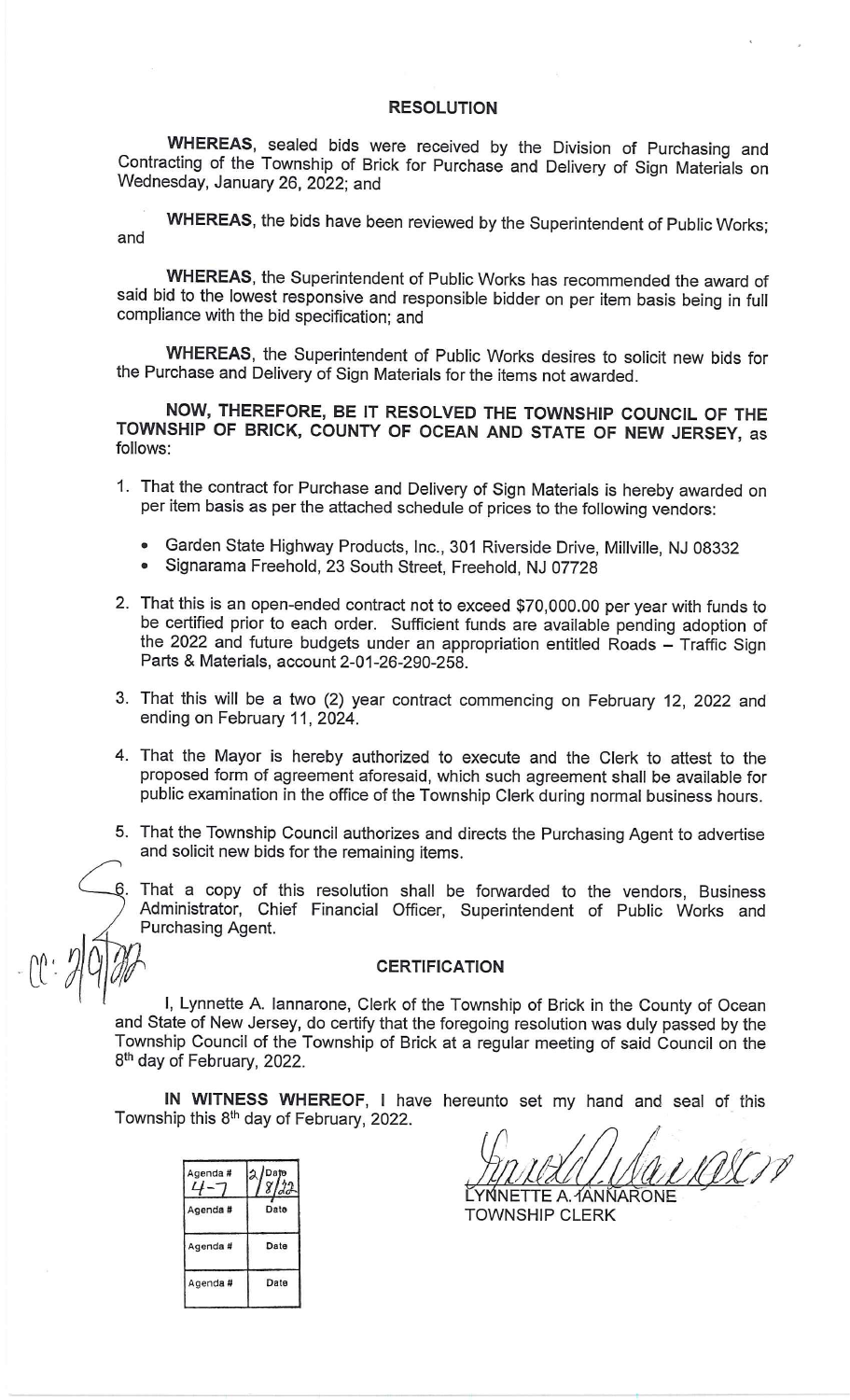| $\#$           | <b>DESCRIPTION OF ITEMS</b>                                                                                         | <b>BRAND / I.D.</b> | <b>PACKAGING</b> | <b>PRICE</b> | <b>VENDOR</b>                 |  |  |  |
|----------------|---------------------------------------------------------------------------------------------------------------------|---------------------|------------------|--------------|-------------------------------|--|--|--|
|                | CATEGORY 1 - ALUMINUM TRAFFIC SIGN BLANKS ALCOA 5052-H38, OR EQUAL (ANODIZED)                                       |                     |                  |              |                               |  |  |  |
|                | $9'' \times 12''$                                                                                                   | ALCOA / GSHP        | 10 per bundle    | \$4.95       | Garden State Highway Products |  |  |  |
| $\overline{2}$ | $10"$ x $12"$                                                                                                       | ALCOA / GSHP        | 10 per bundle    | \$5.93       | Garden State Highway Products |  |  |  |
| $\mathfrak{Z}$ | 12" x 18"                                                                                                           | ALCOA / GSHP        | 10 per bundle    | \$8.76       | Garden State Highway Products |  |  |  |
| $\overline{4}$ | 12" x 24"                                                                                                           | ALCOA / GSHP        | 10 per bundle    | \$12.05      | Garden State Highway Products |  |  |  |
| 5              | 12" x 36"                                                                                                           |                     | $\blacksquare$   | \$17.99      | Signarama Freehold            |  |  |  |
| 6              | $18" \times 18"$                                                                                                    | ALCOA / GSHP        | 10 per bundle    | \$13.56      | Garden State Highway Products |  |  |  |
| $\tau$         | 18" x 24"                                                                                                           | ALCOA / GSHP        | 10 per bundle    | \$18.07      | Garden State Highway Products |  |  |  |
| 8              | 24" x 24"                                                                                                           | ALCOA / GSHP        | 10 per bundle    | \$24.11      | Garden State Highway Products |  |  |  |
| 9              | $6" \times 30"$                                                                                                     | ALCOA / GSHP        | 10 per bundle    | \$7.89       | Garden State Highway Products |  |  |  |
| 10             | 24" x 30"                                                                                                           | ALCOA / GSHP        | 10 per bundle    | \$30.13      | Garden State Highway Products |  |  |  |
|                | CATEGORY 2 - PRE-MADE SIGNS REFLECTIVE, ENGINEER GRADE, ALUMINUM TRAFFIC SIGNS, ALCOA 5052-H38, OR EQUAL (ANODIZED) |                     |                  |              |                               |  |  |  |
| 11             | Chevron (OM-1L), $8'' \times 24''$                                                                                  | 3M 7310 / GSHP      | 10 per bundle    | \$14.78      | Garden State Highway Products |  |  |  |
| 12             | Chevron (OM-1R), $8" \times 24"$                                                                                    | 3M 7310 / GSHP      | 10 per bundle    | \$14.78      | Garden State Highway Products |  |  |  |
| 13             | Crime Watch, 18" x 24"                                                                                              | 3M 7310 / GSHP      | 10 per bundle    | \$24.72      | Garden State Highway Products |  |  |  |
| 14             | Crime Watch, 12" x 18"                                                                                              | 3M 7310 / GSHP      | 10 per bundle    | \$16.17      | Garden State Highway Products |  |  |  |
| 15             | Do Not Enter, 30" x 30"                                                                                             | 3M 7310 / GSHP      | 10 per bundle    | \$48.77      | Garden State Highway Products |  |  |  |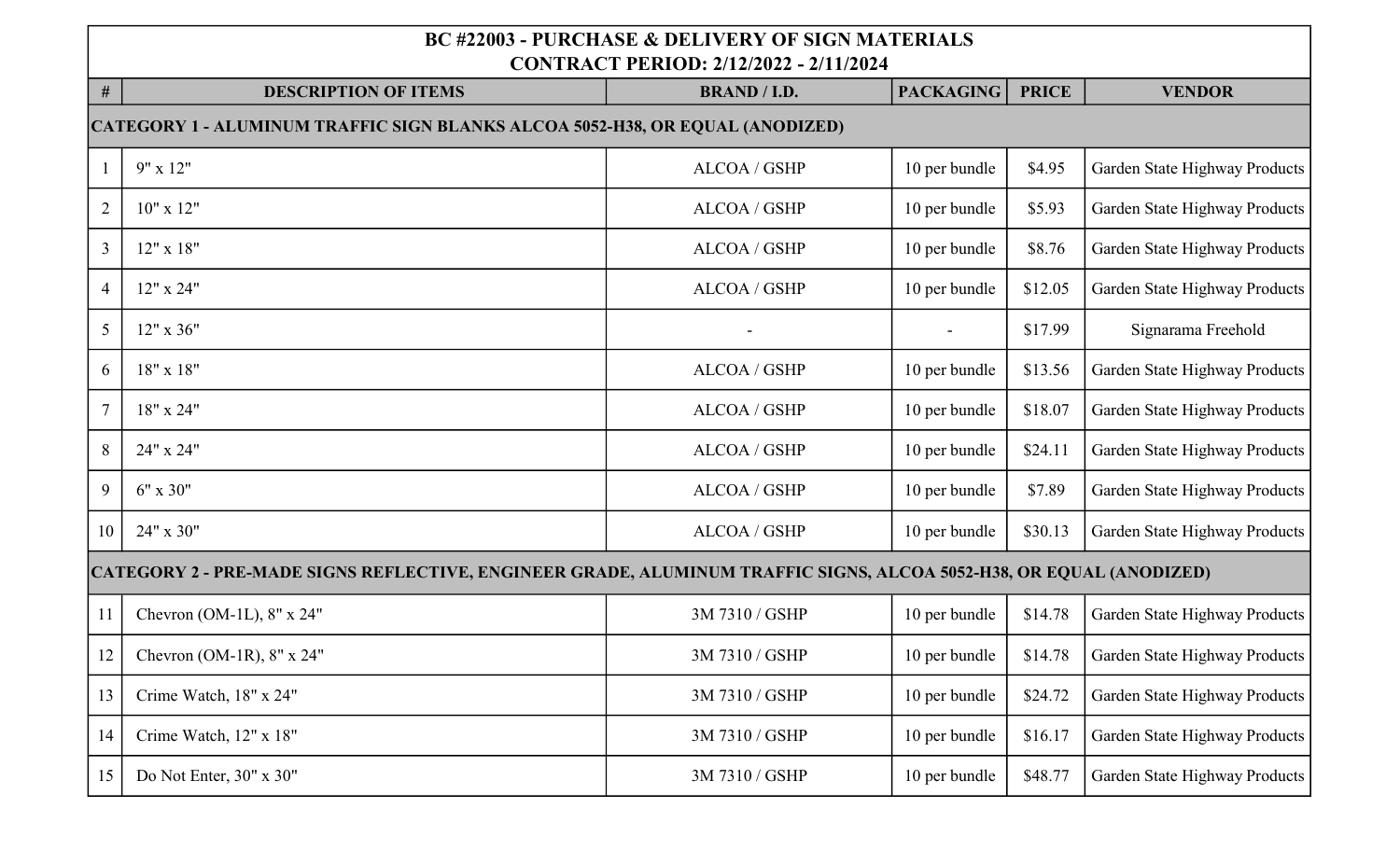| $\#$ | <b>DESCRIPTION OF ITEMS</b>                                    | <b>BRAND / I.D.</b> | <b>PACKAGING</b> | <b>PRICE</b> | <b>VENDOR</b>                 |
|------|----------------------------------------------------------------|---------------------|------------------|--------------|-------------------------------|
| 16   | Dog Waste, 12" x 18"                                           | 3M 7310 / GSHP      | 10 per bundle    | \$16.17      | Garden State Highway Products |
| 17   | Keep Right, 24" x 30"                                          | 3M 7310 / GSHP      | 10 per bundle    | \$39.02      | Garden State Highway Products |
| 18   | No Parking Fire Lane, R7-22 12" x 18"                          | 3M 7310 / GSHP      | 10 per bundle    | \$16.17      | Garden State Highway Products |
| 19   | One Way Arrow (R6-1L), 12" x 36"                               | 3M 7310 / GSHP      | 10 per bundle    | \$23.41      | Garden State Highway Products |
| 20   | One Way Arrow (R6-1R), 12" x 36"                               | 3M 7310 / GSHP      | 10 per bundle    | \$23.41      | Garden State Highway Products |
| 21   | School Crossing $(S1-1)$ , 36" x 36"                           | 3M 7310 / GSHP      | 10 per bundle    | \$70.23      | Garden State Highway Products |
| 22   | Stop, 30" x 30"                                                | 3M 7310 / GSHP      | 10 per bundle    | \$48.77      | Garden State Highway Products |
| 23   | No Outlet (W14-2), 30" x 30"                                   | 3M 7310 / GSHP      | 10 per bundle    | \$48.77      | Garden State Highway Products |
| 24   | No Right Turn (symbol), 24" x 24"                              | 3M 7310 / GSHP      | 10 per bundle    | \$32.14      | Garden State Highway Products |
| 25   | No Right Turn (words), 24" x 18"                               | 3M 7310 / GSHP      | 10 per bundle    | \$23.41      | Garden State Highway Products |
| 26   | No Left Turn (symbol), 24" x 24"                               | 3M 7310 / GSHP      | 10 per bundle    | \$32.14      | Garden State Highway Products |
| 27   | No Left Turn (words), 24" x 18"                                | 3M 7310 / GSHP      | 10 per bundle    | \$23.41      | Garden State Highway Products |
| 28   | No Parking Fire Zone (white w/red border & letters), 12" x 18" | 3M 7310 / GSHP      | 10 per bundle    | \$16.17      | Garden State Highway Products |
| 29   | Wrong Way, 36" x 24"                                           | 3M 7310 / GSHP      | 10 per bundle    | \$46.81      | Garden State Highway Products |
| 30   | Reserved Parking (handicap) (R7-8), 12" x 18"                  | 3M 7310 / GSHP      | 10 per bundle    | \$16.17      | Garden State Highway Products |
| 31   | Penalty (handicap) (R7-8P), 10" x 12"                          | 3M 7310 / GSHP      | 10 per bundle    | \$9.44       | Garden State Highway Products |
| 32   | Van Accessible (R7-8VA), 12" x 6"                              | 3M 7310 / GSHP      | 10 per bundle    | \$5.80       | Garden State Highway Products |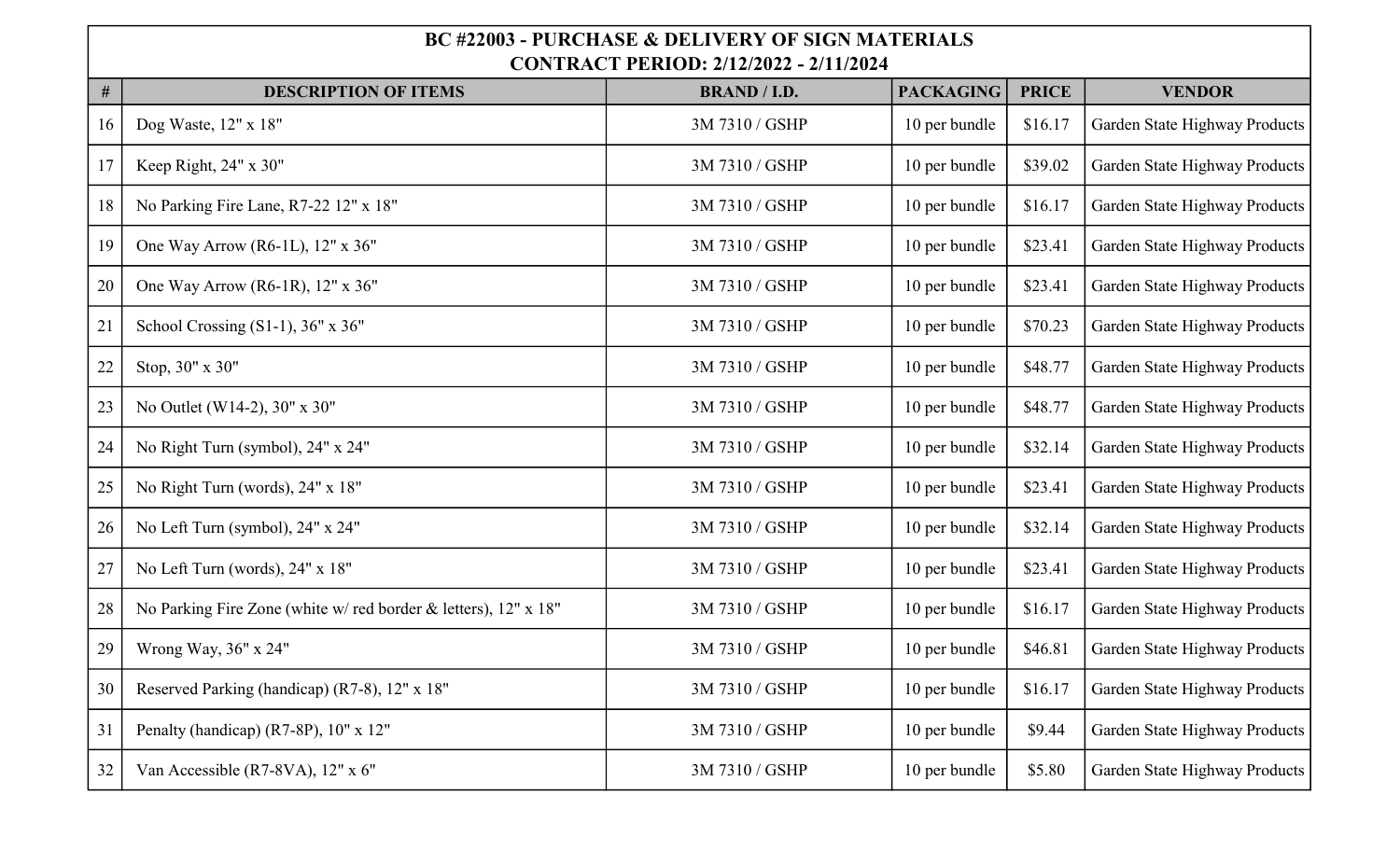| $\#$ | <b>DESCRIPTION OF ITEMS</b>                                                                                                 | <b>BRAND / I.D.</b> | <b>PACKAGING</b> | <b>PRICE</b> | <b>VENDOR</b>                 |
|------|-----------------------------------------------------------------------------------------------------------------------------|---------------------|------------------|--------------|-------------------------------|
| 33   | Caution Children At Play, 18" x 24"                                                                                         | 3M 7310 / GSHP      | 10 per bundle    | \$23.41      | Garden State Highway Products |
| 34   | No Parking Any Time, 12" x 18"                                                                                              | 3M 7310 / GSHP      | 10 per bundle    | \$16.17      | Garden State Highway Products |
| 35   | No Parking, 12" x 18"                                                                                                       | 3M 7310 / GSHP      | 10 per bundle    | \$16.17      | Garden State Highway Products |
| 36   | No Stopping and Standing, 12" x 18"                                                                                         | 3M 7310 / GSHP      | 10 per bundle    | \$16.17      | Garden State Highway Products |
| 37   | 25 MPH Speed Limit, 24" x 30"                                                                                               | 3M 7310 / GSHP      | 10 per bundle    | \$39.02      | Garden State Highway Products |
| 38   | 35 MPH Speed Limit, 24" x 30"                                                                                               | 3M 7310 / GSHP      | 10 per bundle    | \$39.02      | Garden State Highway Products |
| 39   | No U Turn (symbol), 24" x 24"                                                                                               | 3M 7310 / GSHP      | 10 per bundle    | \$32.14      | Garden State Highway Products |
| 40   | No U Turn (words), 24" x 18"                                                                                                | 3M 7310 / GSHP      | 10 per bundle    | \$23.41      | Garden State Highway Products |
|      | CATEGORY 3 - PRE-MADE SIGNS (BLANK) REFLECTIVE, ENGINEER GRADE, ALUMINUM TRAFFIC SIGNS, ALCOA 5052-H38, OR EQUAL (ANODIZED) |                     |                  |              |                               |
| 41   | White, Black Border, Reflective, 12" x 18"                                                                                  | 3M 7310 / GSHP      | 10 per bundle    | \$16.17      | Garden State Highway Products |
| 42   | White, Green Border, Reflective, 12" x 18"                                                                                  | 3M 7310 / GSHP      | 10 per bundle    | \$16.17      | Garden State Highway Products |
| 43   | White, Red Border, Reflective, 12" x 18"                                                                                    | 3M 7310 / GSHP      | 10 per bundle    | \$16.17      | Garden State Highway Products |
| 44   | White, Black Border, Reflective, 18" x 24"                                                                                  | 3M 7310 / GSHP      | 10 per bundle    | \$23.41      | Garden State Highway Products |
| 45   | White, Red Border, Reflective, 18" x 18"                                                                                    | 3M 7310 / GSHP      | 10 per bundle    | \$17.56      | Garden State Highway Products |
| 46   | White, Red Border, Reflective, 18" x 24"                                                                                    | 3M 7310 / GSHP      | 10 per bundle    | \$23.41      | Garden State Highway Products |
| 47   | Yellow, Black Border, Reflective, 18" x 24"                                                                                 | 3M 7310 / GSHP      | 10 per bundle    | \$23.41      | Garden State Highway Products |
| 48   | Yellow, Black Border, Reflective, 30" x 30"                                                                                 | 3M 7310 / GSHP      | 10 per bundle    | \$48.77      | Garden State Highway Products |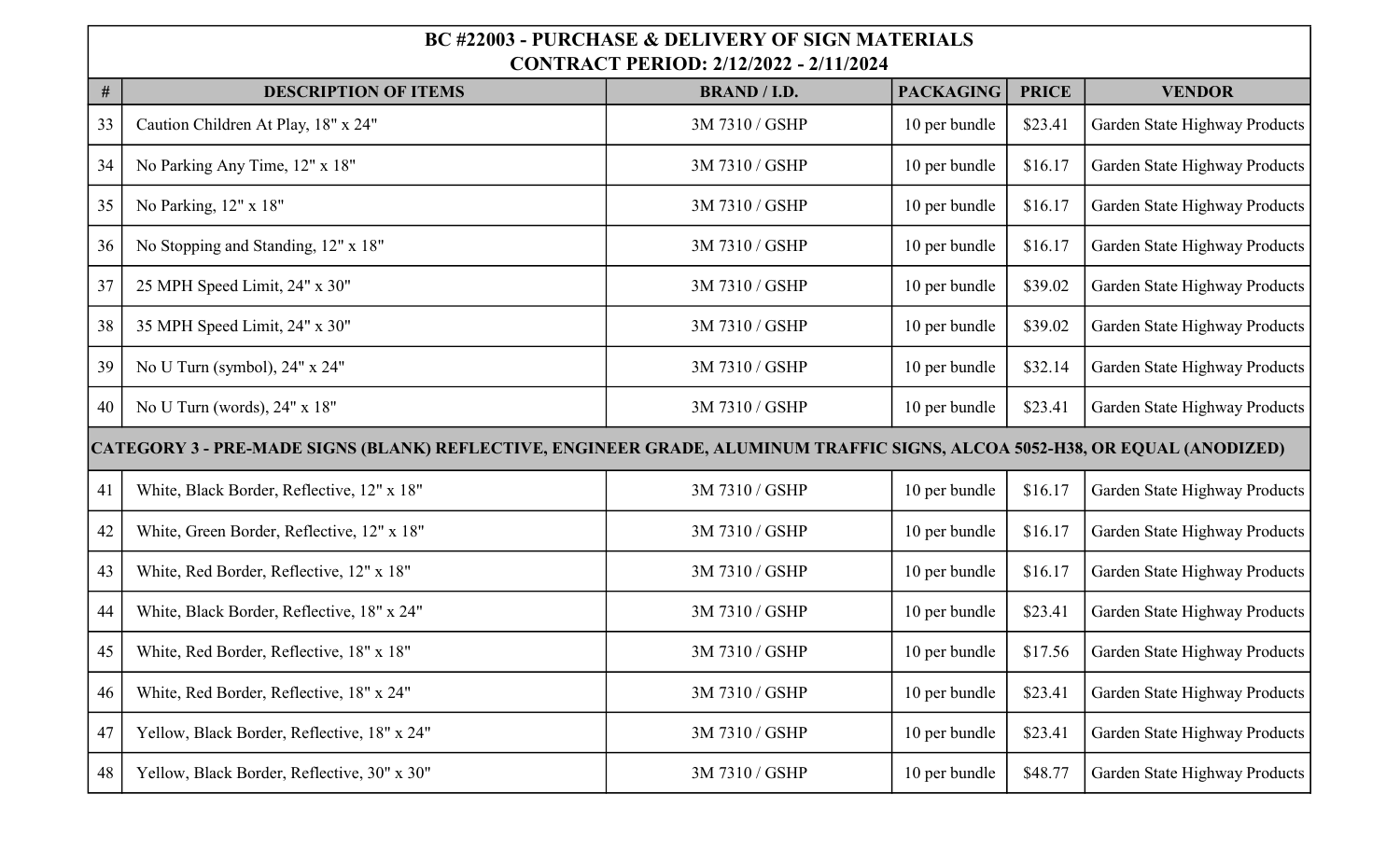| $\#$ | <b>DESCRIPTION OF ITEMS</b>                   | <b>BRAND / I.D.</b> | <b>PACKAGING</b> | <b>PRICE</b> | <b>VENDOR</b>                 |
|------|-----------------------------------------------|---------------------|------------------|--------------|-------------------------------|
| 49   | White, Blue Border, Reflective, 12" x 18"     | 3M 7310 / GSHP      | 10 per bundle    | \$16.17      | Garden State Highway Products |
| 50   | White, Orange Border, Reflective, 12" x 18"   | 3M 7310 / GSHP      | 10 per bundle    | \$16.17      | Garden State Highway Products |
| 51   | White, No Border, Reflective Vinyl 12" x 18"  | 3M 7310 / GSHP      | 10 per bundle    | \$16.17      | Garden State Highway Products |
| 52   | White, No Border, Reflective Vinyl, 12" x 12" | 3M 7310 / GSHP      | 10 per bundle    | \$9.50       | Garden State Highway Products |
| 53   | White, No Border, Reflective Vinyl, 6" x 12"  | 3M 7310 / GSHP      | 10 per bundle    | \$5.80       | Garden State Highway Products |
| 54   | White, No Border, Reflective Vinyl, 12" x 36" | 3M 7310 / GSHP      | 10 per bundle    | \$23.41      | Garden State Highway Products |
| 55   | White, No Border, Reflective Vinyl, 18" x 24" | 3M 7310 / GSHP      | 10 per bundle    | \$23.41      | Garden State Highway Products |
| 56   | White, No Border, Reflective Vinyl, 24" x 30" | 3M 7310 / GSHP      | 10 per bundle    | \$39.02      | Garden State Highway Products |
| 57   | White, No Border, Reflective Vinyl, 24" x 36" | 3M 7310 / GSHP      | 10 per bundle    | \$46.81      | Garden State Highway Products |
| 58   | White, No Border, Reflective Vinyl, 30" x 30" | 3M 7310 / GSHP      | 10 per bundle    | \$48.77      | Garden State Highway Products |
| 59   | White, No Border, Reflective Vinyl, 30" x 48" | 3M 7310 / GSHP      | 10 per bundle    | \$78.03      | Garden State Highway Products |
| 60   | White, No Border, Reflective Vinyl, 48" x 30" | 3M 7310 / GSHP      | 10 per bundle    | \$78.03      | Garden State Highway Products |
| 61   | Blue, No Border, Reflective Vinyl, 6" x 30"   | 3M 7310 / GSHP      | 10 per bundle    | \$14.84      | Garden State Highway Products |
|      | <b>CATEGORY 4 - PRE-MADE SIGNS (DECAL)</b>    |                     |                  |              |                               |
| 62   | 25 MPH, Reflective Decal, 24" x 30"           | 3M 7310 / GSHP      | 25 per box       | \$10.26      | Garden State Highway Products |
| 63   | 35 MPH, Reflective Decal, 24" x 30"           | 3M 7310 / GSHP      | 25 per box       | \$10.26      | Garden State Highway Products |
| 64   | Do Not Enter, Reflective Decal, 30" x 30"     | 3M 7310 / GSHP      | 25 per box       | \$18.32      | Garden State Highway Products |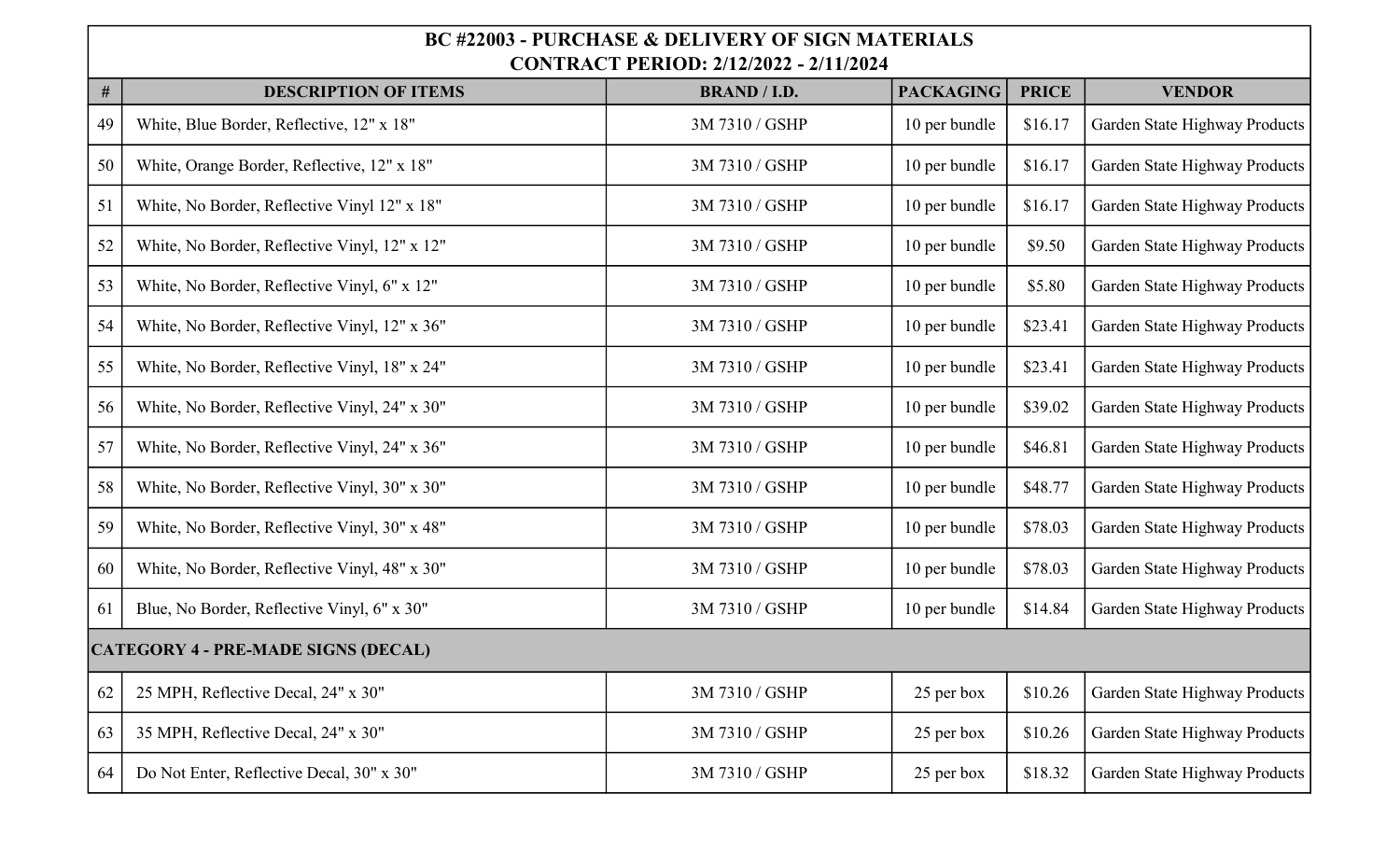| $\#$ | <b>DESCRIPTION OF ITEMS</b>                                                                                                                                               | <b>BRAND</b> / <b>I.D.</b> | <b>PACKAGING</b> | <b>PRICE</b> | <b>VENDOR</b>                 |
|------|---------------------------------------------------------------------------------------------------------------------------------------------------------------------------|----------------------------|------------------|--------------|-------------------------------|
| 65   | No Outlet, Reflective Decal, 30" x 30"                                                                                                                                    | 3M 7310 / GSHP             | 25 per box       | \$18.32      | Garden State Highway Products |
| 66   | Stop, Reflective Decal, 30" x 30"                                                                                                                                         | 3M 7310 / GSHP             | 25 per box       | \$18.32      | Garden State Highway Products |
|      | <b>CATEGORY 5 - STREET SIGNS</b><br>GREEN, HI-INTENSITY PRISMATIC REFLECTIVE, INSTALLED ON BOTH SIDES OF BLANK, DOUBLE SIDED, EXTRUDED (SHAPED) BLADES, BLADES            |                            |                  |              |                               |
|      | HAVE A THICKNESS OF .080" (CENTER) WITH EXTRUDED TOP AND BOTTOM EDGES AT .230" THICK                                                                                      |                            |                  |              |                               |
| 67   | Street Sign, 6" x 18"                                                                                                                                                     | 3M 3937 / GSHP             | 10 per bundle    | \$13.31      | Garden State Highway Products |
| 68   | Street Sign, 6" x 24"                                                                                                                                                     | 3M 3937 / GSHP             | 10 per bundle    | \$17.74      | Garden State Highway Products |
| 69   | Street Sign, 6" x 30"                                                                                                                                                     | 3M 3937 / GSHP             | 10 per bundle    | \$22.18      | Garden State Highway Products |
| 70   | 90 Degree, Cross Separator for 2nd Street                                                                                                                                 | MDS / GSHP                 | 50 per box       | \$12.20      | Garden State Highway Products |
| 71   | Round Cap Holder, 2-3/8" dia.                                                                                                                                             | MDS / GSHP                 | 50 per box       | \$12.20      | Garden State Highway Products |
|      | <b>CATEGORY 6 - SIGN POSTS</b><br>PARKING OR TRAFFIC SIGN MOUNTING POST, 2-3/8" DIAMETER, ROUND, U CHANNEL WITH A STANDARD HOLD DIAMETER OF 3/8", SPACED OUT 1"           |                            |                  |              |                               |
| 72   | Galvanized Round Post, 12'                                                                                                                                                |                            |                  | \$49.99      | Signarama Freehold            |
| 73   | Green U-Channel Post, 12'                                                                                                                                                 | Nucor Steel                | 50 per bundle    | \$30.64      | Garden State Highway Products |
|      | <b>CATEGORY 7 - GERBER 280 SERIES VINYL</b><br>7.5 MIL REFLECTIVE SHEETING, 7-YEAR EXTERIOR LIFE ON ALL COLORS, 5-YEAR EXTERIOR LIFE ON BLACK, 15" PUNCHED EDGE READY, 50 |                            |                  |              |                               |
| 74   | Black (280-85)                                                                                                                                                            |                            |                  | \$949.99     | Signarama Freehold            |
| 75   | Blue (280-75)                                                                                                                                                             |                            |                  | \$949.99     | Signarama Freehold            |
| 76   | Gold (280-64)                                                                                                                                                             |                            |                  | \$949.99     | Signarama Freehold            |
| 77   | Green (280-77)                                                                                                                                                            |                            |                  | \$1,029.99   | Signarama Freehold            |
| 78   | Lemon Yellow (280-81)                                                                                                                                                     |                            | $\overline{a}$   | \$1,029.99   | Signarama Freehold            |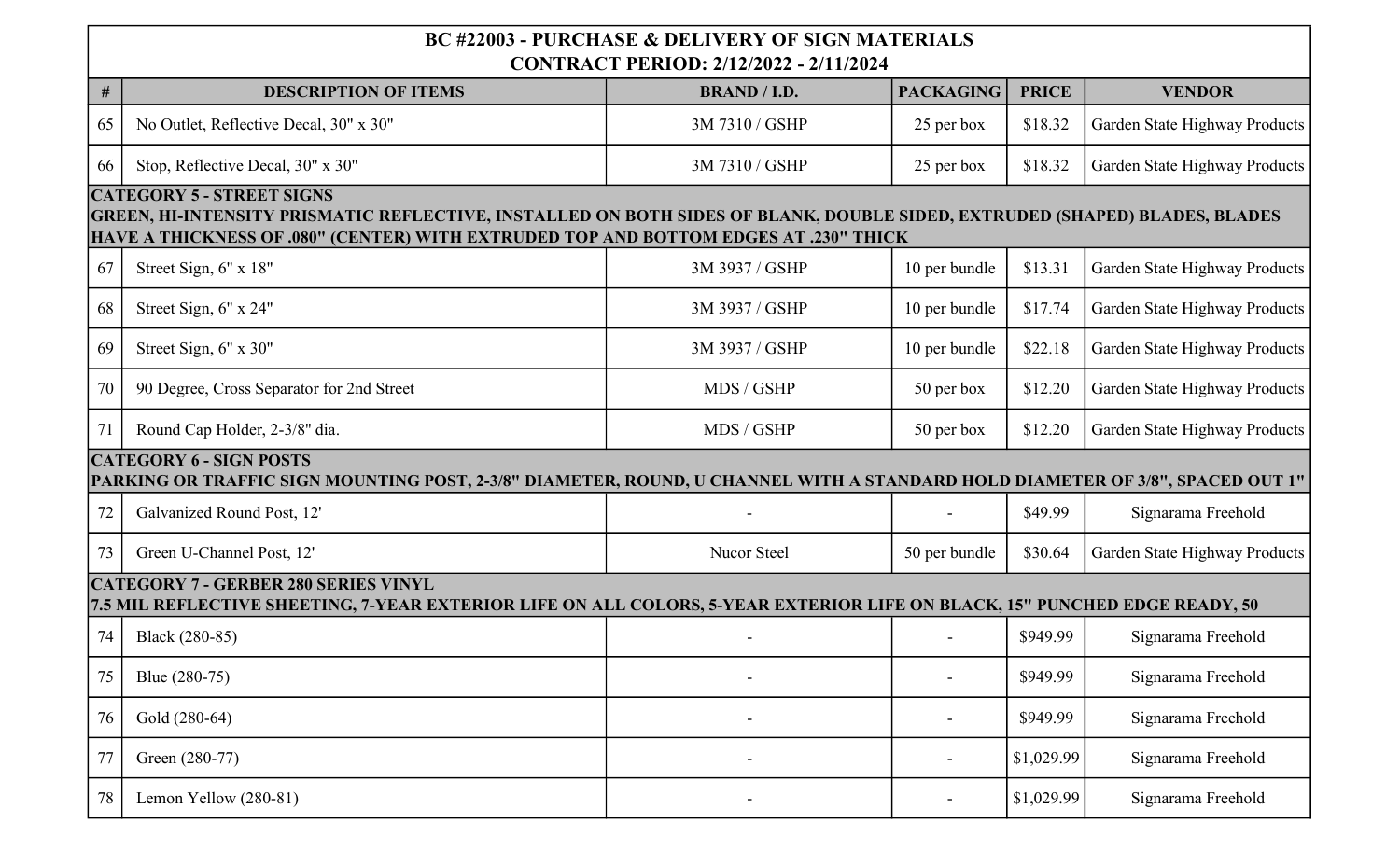| $\#$ | <b>DESCRIPTION OF ITEMS</b>                                                                                                                                                          | <b>BRAND / I.D.</b> | <b>PACKAGING</b> | <b>PRICE</b>  | <b>VENDOR</b>      |  |  |  |
|------|--------------------------------------------------------------------------------------------------------------------------------------------------------------------------------------|---------------------|------------------|---------------|--------------------|--|--|--|
| 79   | Light Blue $(280-76)$                                                                                                                                                                |                     |                  | \$1,039.99    | Signarama Freehold |  |  |  |
| 80   | Orange (280-14)                                                                                                                                                                      |                     |                  | \$949.99      | Signarama Freehold |  |  |  |
| 81   | Red (280-72)                                                                                                                                                                         |                     |                  | \$1,029.99    | Signarama Freehold |  |  |  |
| 82   | Ruby Red (280-82)                                                                                                                                                                    |                     |                  | \$929.99      | Signarama Freehold |  |  |  |
| 83   | White 280i (280-10)                                                                                                                                                                  |                     |                  | \$989.99      | Signarama Freehold |  |  |  |
| 84   | Yellow (280-71)                                                                                                                                                                      |                     | $\sim$           | \$949.99      | Signarama Freehold |  |  |  |
|      | <b>CATEGORY 8 - GERBER 210 FLORESCENT FILM</b><br>5 MIL FLORESCENT SHEETING, 1-YEAR EXTERIOR LIFE, 15" PUNCHED EDGE READY, 10 YARD ROLL                                              |                     |                  |               |                    |  |  |  |
| 85   | Lemon-Yellow $(210-405)$                                                                                                                                                             |                     | $\overline{a}$   | \$159.99      | Signarama Freehold |  |  |  |
| 86   | Lime Green $(210-406)$                                                                                                                                                               |                     |                  | \$159.99      | Signarama Freehold |  |  |  |
| 87   | Pink $(210-413)$                                                                                                                                                                     |                     |                  | \$159.99      | Signarama Freehold |  |  |  |
| 88   | Red-Orange (210-414)                                                                                                                                                                 |                     |                  | \$159.99      | Signarama Freehold |  |  |  |
| 89   | Yellow Orange (201-404)                                                                                                                                                              |                     |                  | \$159.99      | Signarama Freehold |  |  |  |
|      | <b>CATEGORY 9 - GERBER COLOR PROCESS PRO CMYK FOILS EDGE FX</b><br>TO PRODUCE PHOTOGRAPHIC BITMAP REPRODUCTION, 3-YEAR EXTERIOR LIFE, FOR USE ON EDGE READY MATERIAL, 45 METER FOILS |                     |                  |               |                    |  |  |  |
| 90   | Process Black (GPC-817)                                                                                                                                                              |                     |                  | <b>NO BID</b> |                    |  |  |  |
| 91   | Process Cyan (GPC-807)                                                                                                                                                               |                     |                  | NO BID        |                    |  |  |  |
| 92   | Process Magenta (GPC-873)                                                                                                                                                            |                     |                  | <b>NO BID</b> |                    |  |  |  |
| 93   | Process Yellow (GPC-805)                                                                                                                                                             |                     |                  | <b>NO BID</b> |                    |  |  |  |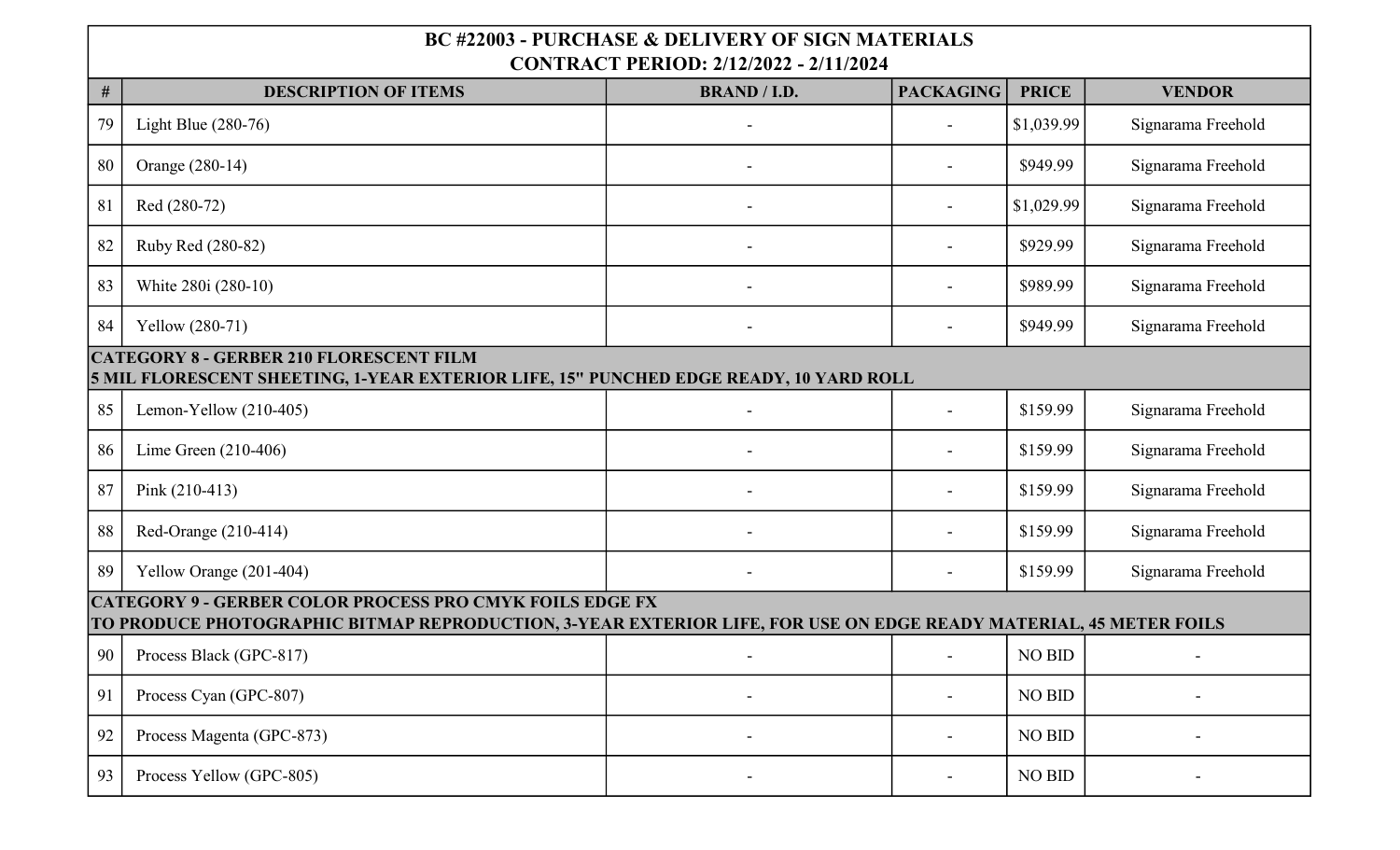|     | <b>BC #22003 - PURCHASE &amp; DELIVERY OF SIGN MATERIALS</b><br><b>CONTRACT PERIOD: 2/12/2022 - 2/11/2024</b> |                              |                          |               |                    |  |  |  |
|-----|---------------------------------------------------------------------------------------------------------------|------------------------------|--------------------------|---------------|--------------------|--|--|--|
| #   | <b>DESCRIPTION OF ITEMS</b>                                                                                   | <b>BRAND / I.D.</b>          | <b>PACKAGING</b>         | <b>PRICE</b>  | <b>VENDOR</b>      |  |  |  |
|     | <b>CATEGORY 10 - GERBER COLOR TRANSPARENT FOILS EDGE FX, 45 METER FOILS</b>                                   |                              |                          |               |                    |  |  |  |
| 94  | Blue                                                                                                          |                              |                          | \$139.99      | Signarama Freehold |  |  |  |
| 95  | <b>Brown</b>                                                                                                  | $\qquad \qquad \blacksquare$ | $\overline{\phantom{a}}$ | \$139.99      | Signarama Freehold |  |  |  |
| 96  | Burgundy                                                                                                      | $\overline{\phantom{0}}$     |                          | NO BID        |                    |  |  |  |
| 97  | Gold                                                                                                          | -                            |                          | \$249.99      | Signarama Freehold |  |  |  |
| 98  | Gray                                                                                                          |                              |                          | \$119.99      | Signarama Freehold |  |  |  |
| 99  | Orange                                                                                                        | ۰                            |                          | \$139.99      | Signarama Freehold |  |  |  |
| 100 | Plum Purple                                                                                                   | -                            |                          | \$139.99      | Signarama Freehold |  |  |  |
| 101 | Red                                                                                                           | -                            |                          | \$139.88      | Signarama Freehold |  |  |  |
| 102 | Sapphire Blue                                                                                                 | $\qquad \qquad \blacksquare$ |                          | \$139.99      | Signarama Freehold |  |  |  |
| 103 | White                                                                                                         | $\overline{a}$               |                          | \$139.99      | Signarama Freehold |  |  |  |
| 104 | GSP Edge FX Aprsn Grd SPF 91M                                                                                 | $\qquad \qquad \blacksquare$ |                          | <b>NO BID</b> |                    |  |  |  |
| 105 | Edge FX Gold Medal 15m film - P77701A                                                                         | $\qquad \qquad \blacksquare$ |                          | NO BID        |                    |  |  |  |
|     | <b>CATEGORY 11 - EDGE FX CADDIES</b>                                                                          |                              |                          |               |                    |  |  |  |
| 106 | Single EDGE FX Caddy                                                                                          | $\qquad \qquad \blacksquare$ |                          | \$32.99       | Signarama Freehold |  |  |  |
| 107 | Single EDGE FX Caddy 18 Pack                                                                                  | -                            |                          | \$489.99      | Signarama Freehold |  |  |  |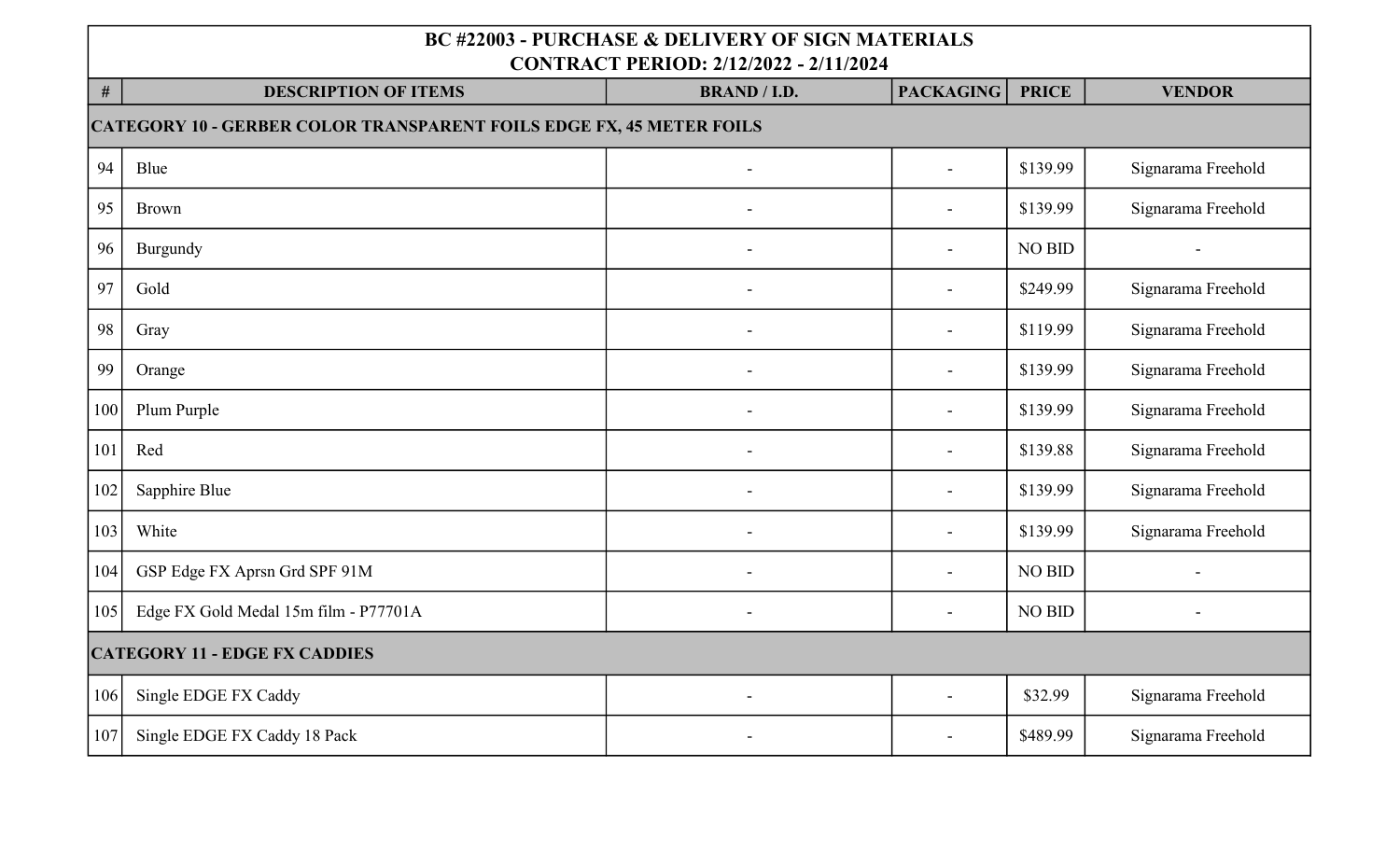| #   | <b>DESCRIPTION OF ITEMS</b>                                                                                                                                          | <b>BRAND / I.D.</b>      | <b>PACKAGING</b>         | <b>PRICE</b> | <b>VENDOR</b>      |  |  |  |
|-----|----------------------------------------------------------------------------------------------------------------------------------------------------------------------|--------------------------|--------------------------|--------------|--------------------|--|--|--|
|     | <b>CATEGORY 12 - GERBER COLOR SPOT COLOR FOILS EDGE FX</b><br>SEMI-GLOSS SPOT COLOR FOIL WITH 3-5 YEAR EXTERIOR LIFE, FOR USE ON EDGE READY MATERIAL, 45 METER FOILS |                          |                          |              |                    |  |  |  |
|     |                                                                                                                                                                      |                          |                          |              |                    |  |  |  |
| 108 | Apple Green                                                                                                                                                          |                          |                          | \$129.99     | Signarama Freehold |  |  |  |
| 109 | Artic White                                                                                                                                                          |                          |                          | \$119.99     | Signarama Freehold |  |  |  |
| 110 | Atomic Red                                                                                                                                                           | $\overline{\phantom{0}}$ | $\overline{a}$           | \$129.99     | Signarama Freehold |  |  |  |
| 111 | <b>Bark Gray</b>                                                                                                                                                     | $\overline{\phantom{a}}$ | $\overline{\phantom{a}}$ | \$129.99     | Signarama Freehold |  |  |  |
| 112 | Beige                                                                                                                                                                |                          | $\overline{\phantom{0}}$ | \$129.99     | Signarama Freehold |  |  |  |
| 113 | Burgundy                                                                                                                                                             |                          |                          | \$129.99     | Signarama Freehold |  |  |  |
| 114 | <b>Black</b>                                                                                                                                                         |                          |                          | \$129.99     | Signarama Freehold |  |  |  |
| 115 | Brown                                                                                                                                                                |                          |                          | \$129.99     | Signarama Freehold |  |  |  |
| 116 | Cobalt Blue                                                                                                                                                          |                          |                          | \$129.99     | Signarama Freehold |  |  |  |
| 117 | Dark Green                                                                                                                                                           |                          |                          | \$129.99     | Signarama Freehold |  |  |  |
| 118 | <b>Electric Green</b>                                                                                                                                                |                          |                          | \$129.99     | Signarama Freehold |  |  |  |
| 119 | Fire Ball Red                                                                                                                                                        |                          |                          | \$129.99     | Signarama Freehold |  |  |  |
| 120 | Forest Green                                                                                                                                                         |                          |                          | \$129.99     | Signarama Freehold |  |  |  |
| 121 | Gray                                                                                                                                                                 | $\overline{\phantom{m}}$ | $\blacksquare$           | \$129.99     | Signarama Freehold |  |  |  |
| 122 | Intense Red                                                                                                                                                          |                          | $\blacksquare$           | \$129.99     | Signarama Freehold |  |  |  |
| 123 | Intense Blue                                                                                                                                                         |                          |                          | \$129.99     | Signarama Freehold |  |  |  |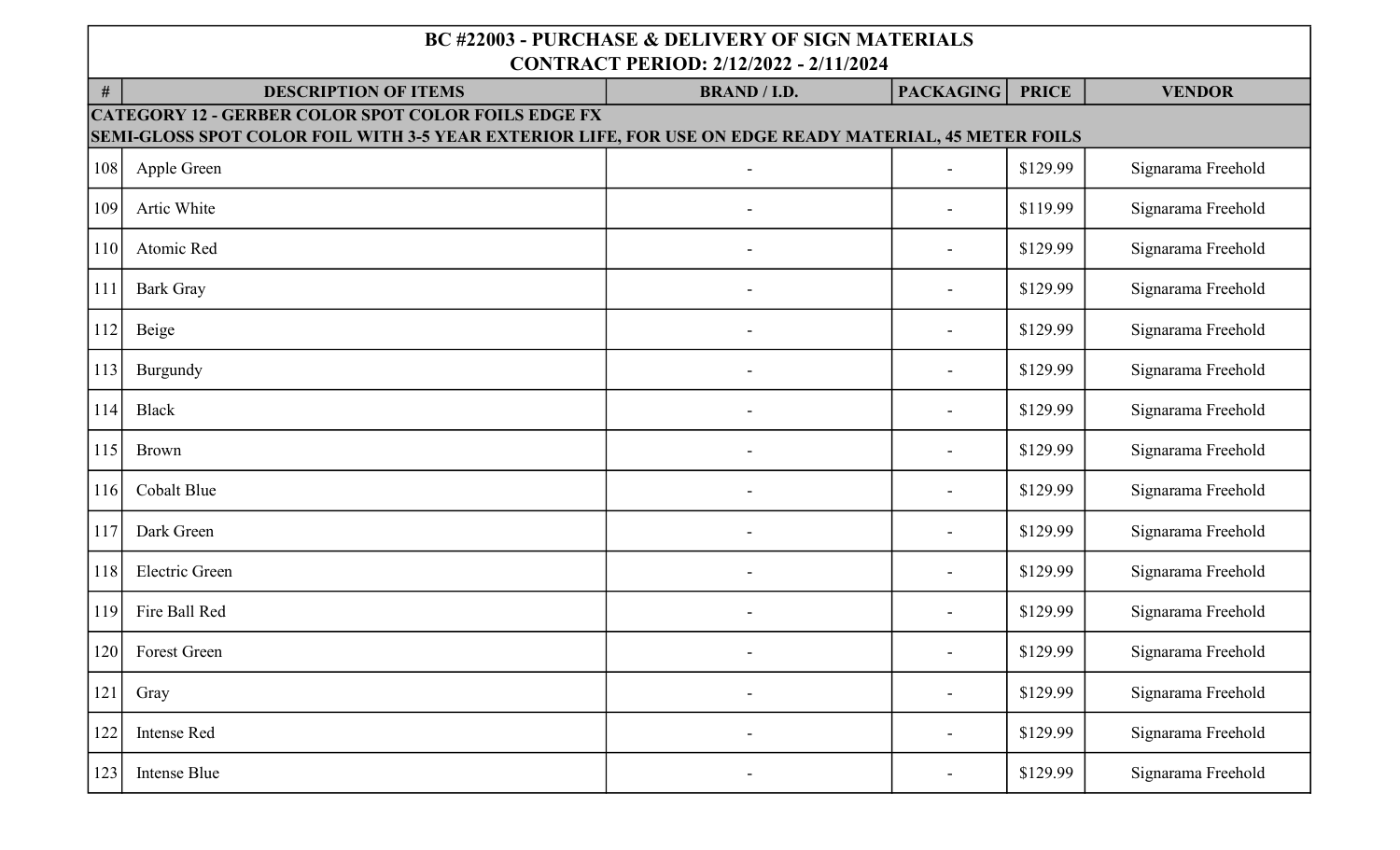| $\#$ | <b>DESCRIPTION OF ITEMS</b> | <b>BRAND / I.D.</b>      | <b>PACKAGING</b>         | <b>PRICE</b>  | <b>VENDOR</b>            |
|------|-----------------------------|--------------------------|--------------------------|---------------|--------------------------|
| 124  | Kelly Green                 | $\overline{\phantom{0}}$ | $\blacksquare$           | \$129.99      | Signarama Freehold       |
| 125  | Kumquat                     |                          | $\blacksquare$           | \$129.99      | Signarama Freehold       |
| 126  | Lemon Yellow                |                          | $\blacksquare$           | \$129.99      | Signarama Freehold       |
| 127  | Light Purple                |                          | $\overline{\phantom{a}}$ | \$129.99      | Signarama Freehold       |
| 128  | Light Gray                  | $\overline{\phantom{0}}$ | $\blacksquare$           | \$129.99      | Signarama Freehold       |
| 129  | Lime Green                  | $\overline{\phantom{a}}$ | $\blacksquare$           | \$129.99      | Signarama Freehold       |
| 130  | <b>Light Navy</b>           | $\overline{a}$           | $\blacksquare$           | \$129.99      | Signarama Freehold       |
| 131  | Navy                        | $\overline{a}$           | $\overline{\phantom{a}}$ | \$129.99      | Signarama Freehold       |
| 132  | Olympic Blue                | $\blacksquare$           | $\blacksquare$           | \$129.99      | Signarama Freehold       |
| 133  | Orange                      |                          |                          | \$129.99      | Signarama Freehold       |
| 134  | Peacock Blue                |                          | $\blacksquare$           | \$129.99      | Signarama Freehold       |
| 135  | Purple                      |                          | $\overline{\phantom{0}}$ | \$129.99      | Signarama Freehold       |
| 136  | Royal Reflex                | L.                       | $\blacksquare$           | \$129.99      | Signarama Freehold       |
| 137  | Ruby Red                    | L.                       | $\overline{\phantom{a}}$ | \$129.99      | Signarama Freehold       |
| 138  | Silver                      | $\overline{\phantom{0}}$ | $\overline{\phantom{a}}$ | \$129.99      | Signarama Freehold       |
| 139  | <b>Sunflower Yellow</b>     | $\overline{a}$           | $\blacksquare$           | <b>NO BID</b> | $\overline{\phantom{a}}$ |
| 140  | Tan *15m                    | $\overline{a}$           | $\overline{\phantom{a}}$ | <b>NO BID</b> |                          |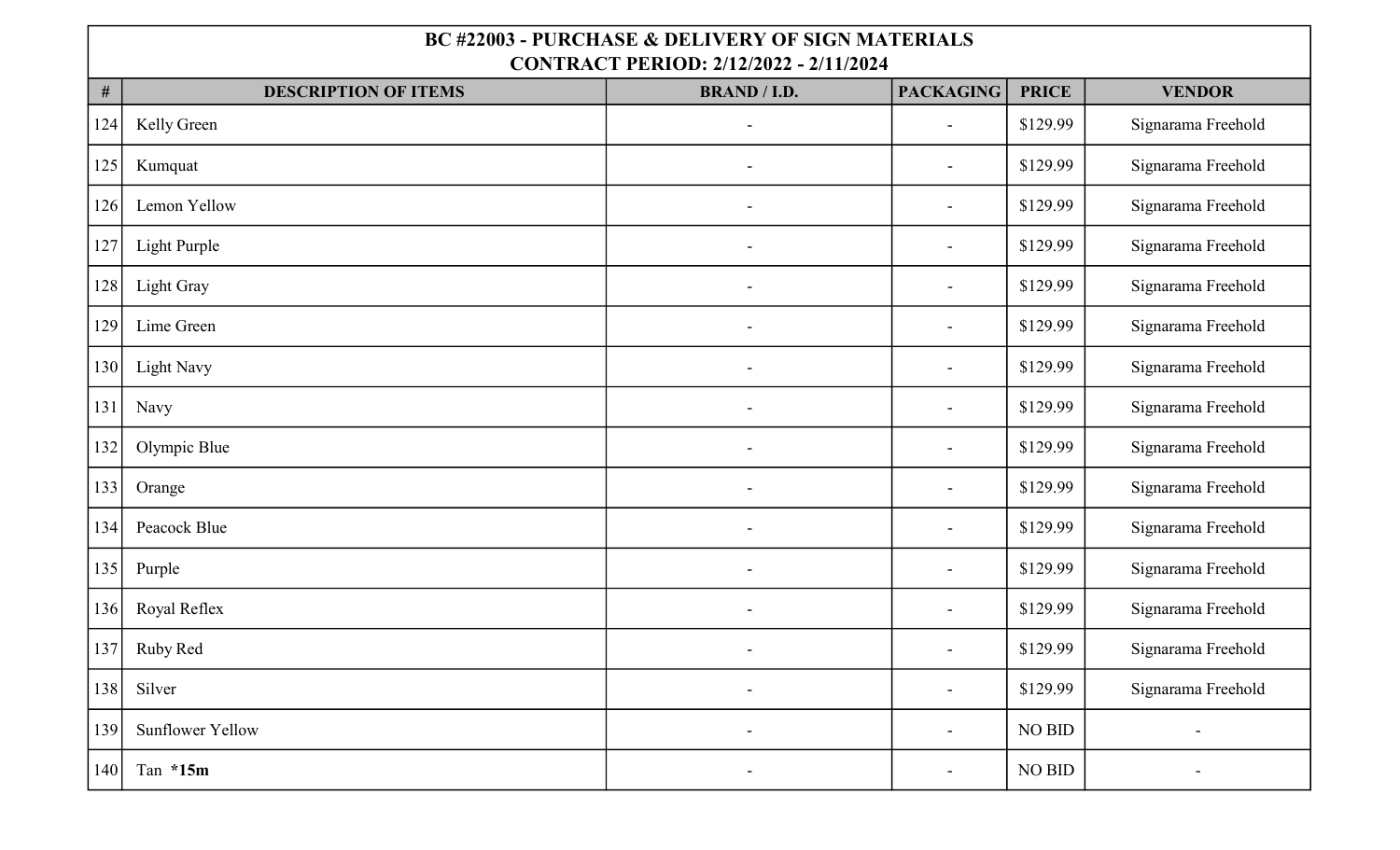| $\#$                                                                                                                                         | <b>DESCRIPTION OF ITEMS</b>                                                                                                                                                     | <b>BRAND / I.D.</b>      | <b>PACKAGING</b> | <b>PRICE</b>  | <b>VENDOR</b>      |  |
|----------------------------------------------------------------------------------------------------------------------------------------------|---------------------------------------------------------------------------------------------------------------------------------------------------------------------------------|--------------------------|------------------|---------------|--------------------|--|
| 141                                                                                                                                          | Teal                                                                                                                                                                            |                          |                  | \$129.99      | Signarama Freehold |  |
| 142                                                                                                                                          | Tomato Red                                                                                                                                                                      |                          |                  | \$129.99      | Signarama Freehold |  |
| 143                                                                                                                                          | White                                                                                                                                                                           |                          |                  | \$129.99      | Signarama Freehold |  |
| 144                                                                                                                                          | Yellow                                                                                                                                                                          |                          |                  | \$149.99      | Signarama Freehold |  |
| 145                                                                                                                                          | Gold (Metallic)                                                                                                                                                                 |                          |                  | \$149.99      | Signarama Freehold |  |
| 146                                                                                                                                          | Imitation Gold (Metallic)                                                                                                                                                       |                          |                  | \$149.99      | Signarama Freehold |  |
| 147                                                                                                                                          | Silver (Metallic)                                                                                                                                                               | $\blacksquare$           |                  | \$149.99      | Signarama Freehold |  |
| <b>CATEGORY 13 - VECTOR PRO V-5 SERIES HIGH GLOSS VINYL</b><br>2.8 MIL, 4-6 YEAR EXTERIOR LIFE, 50 YARDS, PV50XX1550, 15" PUNCHED EDGE READY |                                                                                                                                                                                 |                          |                  |               |                    |  |
| 148                                                                                                                                          | Clear                                                                                                                                                                           |                          | $\overline{a}$   | <b>NO BID</b> |                    |  |
| 149                                                                                                                                          | <b>Black</b>                                                                                                                                                                    |                          |                  | <b>NO BID</b> |                    |  |
| 150                                                                                                                                          | White                                                                                                                                                                           |                          |                  | <b>NO BID</b> |                    |  |
| 151                                                                                                                                          | <b>Standard Colors</b>                                                                                                                                                          |                          |                  | <b>NO BID</b> |                    |  |
|                                                                                                                                              | <b>CATEGORY 14 - VECTOR PRO V-7 ENGINEERING GRADE REFLECTIVE VINYL</b><br>7 MIL, 7-YEAR EXTERIOR LIFE, PERMANENT SOLVENT ADHESIVE, 50 YARDS, V900XX1550, 15" PUNCHED EDGE READY |                          |                  |               |                    |  |
| 152                                                                                                                                          | <b>Black</b>                                                                                                                                                                    |                          |                  | NO BID        |                    |  |
| 153                                                                                                                                          | Blue                                                                                                                                                                            | $\overline{\phantom{a}}$ |                  | NO BID        |                    |  |
| 154                                                                                                                                          | Dark Red                                                                                                                                                                        | $\blacksquare$           | $\blacksquare$   | NO BID        |                    |  |
| 155                                                                                                                                          | Gold                                                                                                                                                                            |                          |                  | <b>NO BID</b> |                    |  |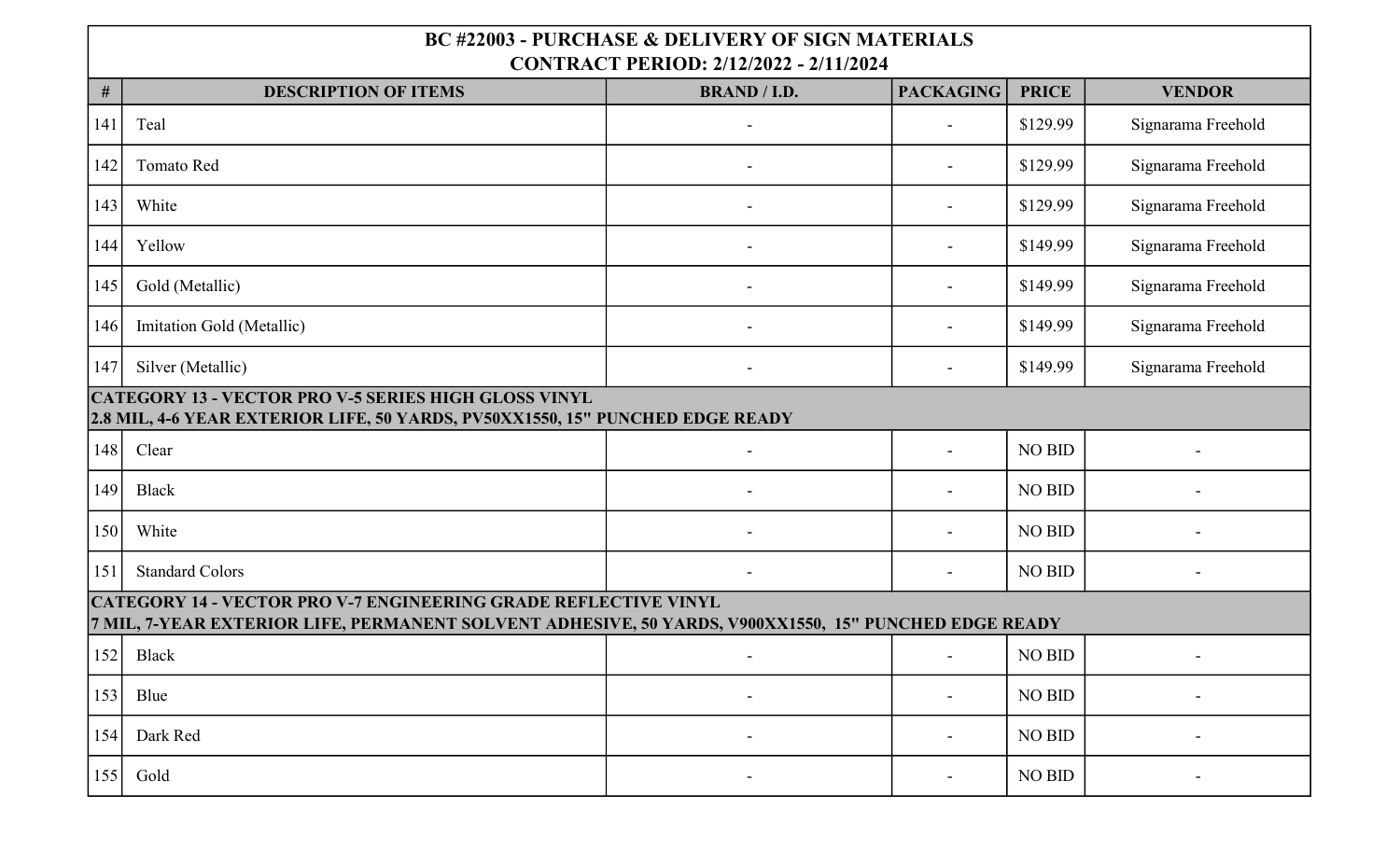| $\#$ | <b>DESCRIPTION OF ITEMS</b>                                                                                                                                                                        | <b>BRAND / I.D.</b>          | <b>PACKAGING</b>         | <b>PRICE</b>  | <b>VENDOR</b> |  |  |  |
|------|----------------------------------------------------------------------------------------------------------------------------------------------------------------------------------------------------|------------------------------|--------------------------|---------------|---------------|--|--|--|
| 156  | Green                                                                                                                                                                                              |                              |                          | <b>NO BID</b> |               |  |  |  |
| 157  | Light Blue                                                                                                                                                                                         |                              |                          | <b>NO BID</b> |               |  |  |  |
| 158  | Orange                                                                                                                                                                                             |                              |                          | <b>NO BID</b> |               |  |  |  |
| 159  | Red                                                                                                                                                                                                |                              |                          | <b>NO BID</b> |               |  |  |  |
| 160  | Yellow                                                                                                                                                                                             |                              |                          | <b>NO BID</b> |               |  |  |  |
| 161  | White                                                                                                                                                                                              | $\overline{a}$               | $\overline{\phantom{a}}$ | <b>NO BID</b> |               |  |  |  |
|      | <b>CATEGORY 15- VECTOR PRO V200 CAST ULTRA METALLIC</b><br>FLEXIBLE, OPAQUE SOLID COLOR, HIGH GLOSS, METALLIC VINYL FILM. V200XX1550, 50 YARDS, 15" PUNCHED EDGE READY                             |                              |                          |               |               |  |  |  |
| 162  | Black                                                                                                                                                                                              |                              |                          | <b>NO BID</b> |               |  |  |  |
| 163  | Blue                                                                                                                                                                                               |                              |                          | <b>NO BID</b> |               |  |  |  |
| 164  | Cobalt                                                                                                                                                                                             |                              |                          | <b>NO BID</b> |               |  |  |  |
| 165  | Emerald                                                                                                                                                                                            |                              |                          | NO BID        |               |  |  |  |
| 166  | Fire Opal                                                                                                                                                                                          |                              |                          | NO BID        |               |  |  |  |
| 167  | Gold                                                                                                                                                                                               |                              |                          | <b>NO BID</b> |               |  |  |  |
| 168  | Red                                                                                                                                                                                                | $\qquad \qquad \blacksquare$ |                          | NO BID        |               |  |  |  |
| 169  | Rose                                                                                                                                                                                               | $\blacksquare$               | $\sim$                   | <b>NO BID</b> |               |  |  |  |
|      | CATEGORY 16 - FDC SERIES 3501-1550-XXX, PROMOTIONAL GRADE CAST FLOURESCENT VINYL FILM<br>DESIGNED FOR GRAPHIC AND SIGNAGE REQUIRING SHORT TERM DURABILITY, 2 MIL, 50 YARDS, 15" PUNCHED EDGE READY |                              |                          |               |               |  |  |  |
| 170  | Blue                                                                                                                                                                                               |                              |                          | <b>NO BID</b> |               |  |  |  |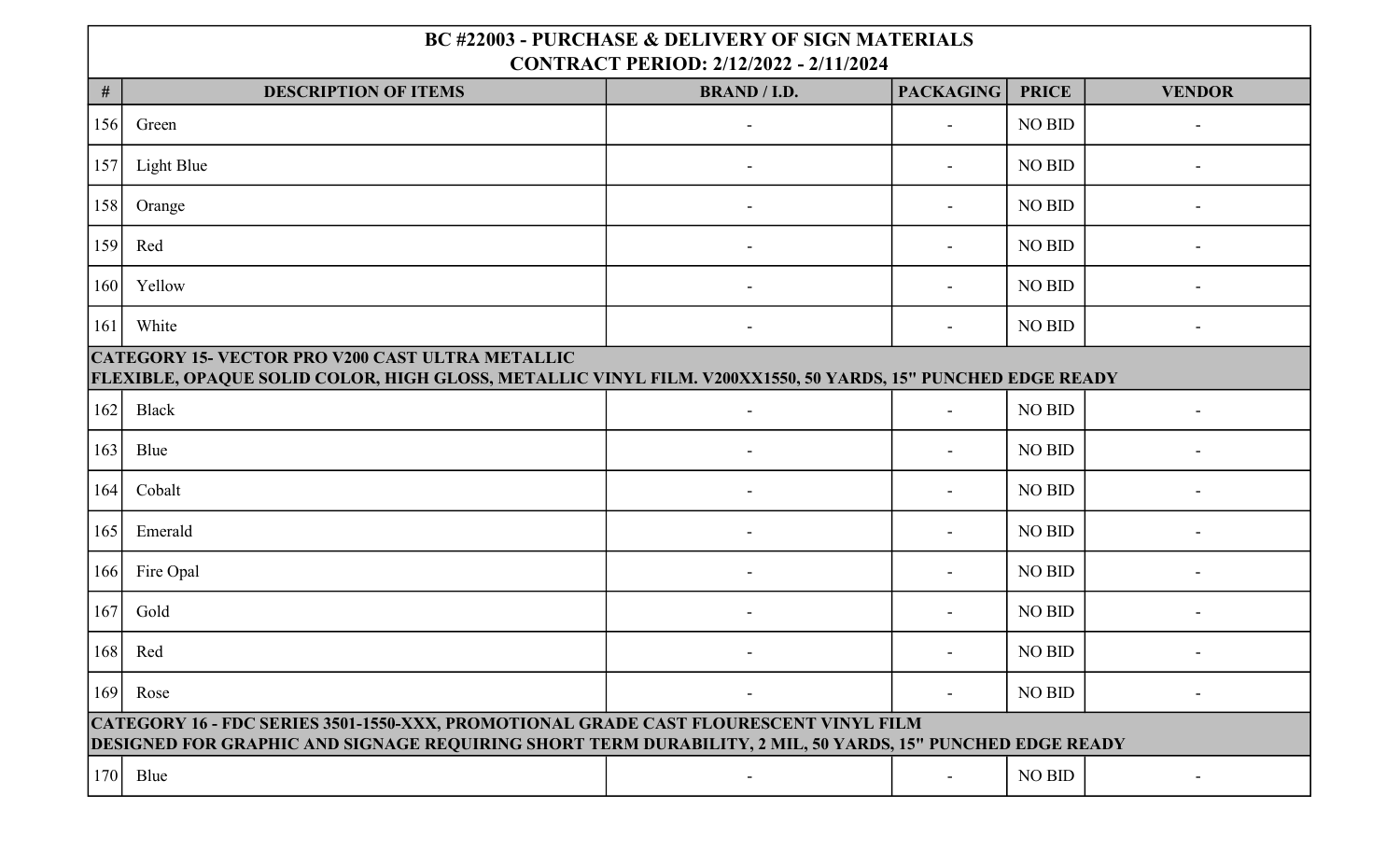| $\#$ | <b>DESCRIPTION OF ITEMS</b>                                                                                             | <b>BRAND / I.D.</b>      | <b>PACKAGING</b>         | <b>PRICE</b>  | <b>VENDOR</b>      |
|------|-------------------------------------------------------------------------------------------------------------------------|--------------------------|--------------------------|---------------|--------------------|
| 171  | Green                                                                                                                   |                          |                          | NO BID        |                    |
| 172  | Magenta                                                                                                                 |                          | $\blacksquare$           | NO BID        |                    |
| 173  | Orange                                                                                                                  |                          |                          | <b>NO BID</b> |                    |
| 174  | Red                                                                                                                     | $\overline{\phantom{a}}$ | $\blacksquare$           | <b>NO BID</b> |                    |
| 175  | Yellow                                                                                                                  | ÷.                       | $\blacksquare$           | <b>NO BID</b> |                    |
| 176  | FDC 3M RELF Blue 15" x 50 yards                                                                                         | $\overline{a}$           | $\overline{\phantom{0}}$ | NO BID        |                    |
|      | <b>CATEGORY 17 - BANNER BLANKS</b><br>GLOSS WHITE, SEWN ON ALL FOUR SIDES WITH NICKEL GROMMET 2-3 FOOT INTERVALS, 13 OZ |                          |                          |               |                    |
| 177  | 21" x 4'                                                                                                                | $\overline{a}$           | $\sim$                   | \$19.99       | Signarama Freehold |
| 178  | $21"$ x 6'                                                                                                              |                          |                          | \$22.99       | Signarama Freehold |
| 179  | $21"$ x 8'                                                                                                              |                          |                          | \$24.99       | Signarama Freehold |
| 180  | $21"$ x 10'                                                                                                             |                          | $\blacksquare$           | \$29.99       | Signarama Freehold |
| 181  | $21"$ x 12'                                                                                                             | $\blacksquare$           | $\overline{\phantom{a}}$ | \$34.99       | Signarama Freehold |
| 182  | $21"$ x 15'                                                                                                             | $\overline{a}$           | $\overline{a}$           | \$45.99       | Signarama Freehold |
| 183  | $21"$ x $20'$                                                                                                           | $\overline{\phantom{a}}$ |                          | \$49.99       | Signarama Freehold |
| 184  | 33" x 6'                                                                                                                | $\blacksquare$           | $\blacksquare$           | \$36.99       | Signarama Freehold |
| 185  | 33" x 8'                                                                                                                | $\blacksquare$           | $\blacksquare$           | \$40.99       | Signarama Freehold |
| 186  | 33" x 10'                                                                                                               | $\blacksquare$           | $\sim$                   | \$46.99       | Signarama Freehold |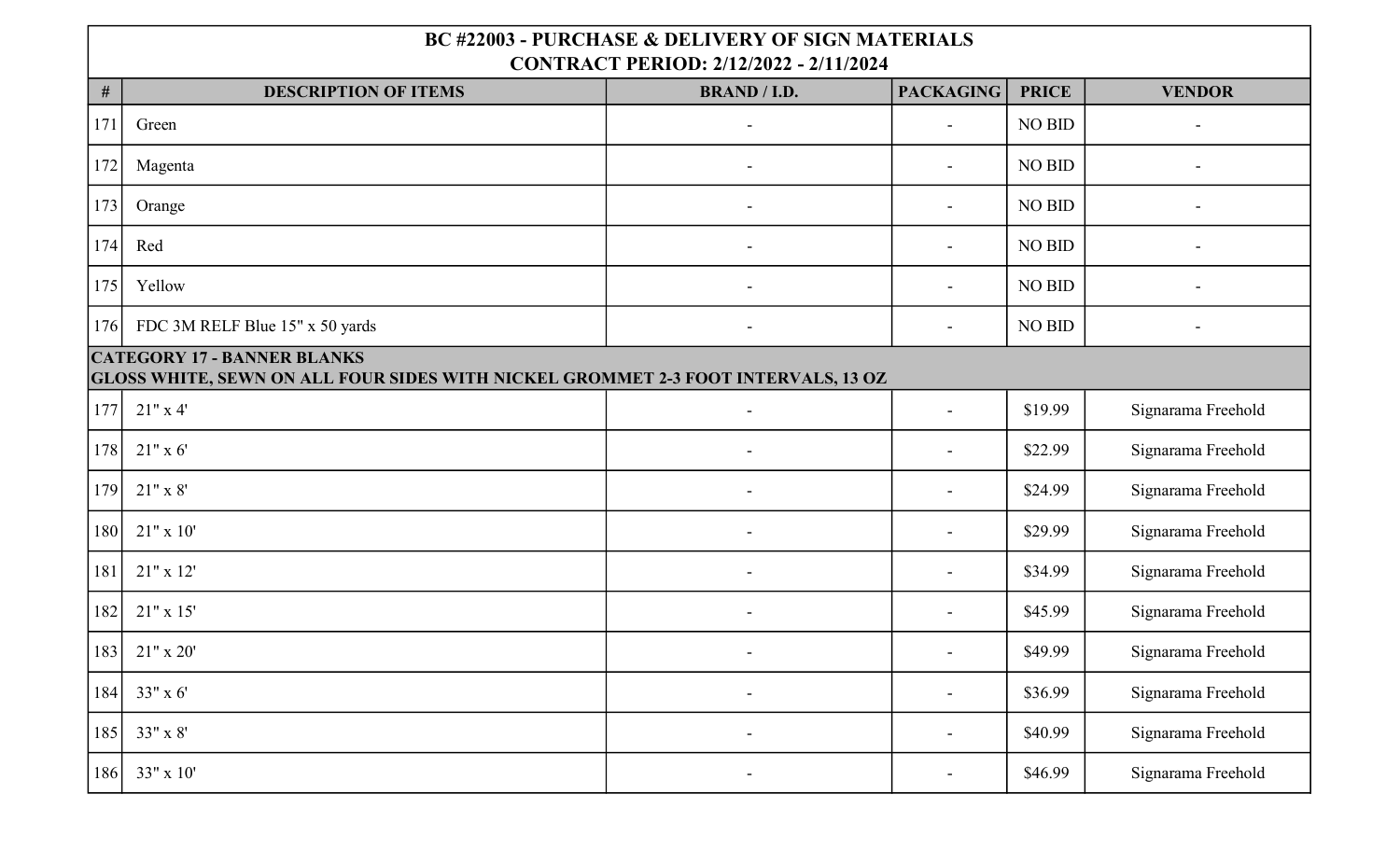| $\#$ | <b>DESCRIPTION OF ITEMS</b>                                                                   | <b>BRAND / I.D.</b> | <b>PACKAGING</b>         | <b>PRICE</b>  | <b>VENDOR</b>      |
|------|-----------------------------------------------------------------------------------------------|---------------------|--------------------------|---------------|--------------------|
| 187  | 33" x 12'                                                                                     |                     | $\blacksquare$           | \$52.99       | Signarama Freehold |
| 188  | 33" x 15'                                                                                     |                     | $\overline{\phantom{a}}$ | \$59.99       | Signarama Freehold |
| 189  | 33" x 20'                                                                                     |                     | $\overline{\phantom{a}}$ | \$100.99      | Signarama Freehold |
| 190  | 45" x 6'                                                                                      | $\overline{a}$      | $\blacksquare$           | \$29.99       | Signarama Freehold |
| 191  | 45" x 8'                                                                                      | $\overline{a}$      | $\overline{\phantom{a}}$ | \$34.99       | Signarama Freehold |
| 192  | $45" \times 10'$                                                                              | $\overline{a}$      | $\blacksquare$           | \$38.99       | Signarama Freehold |
| 193  | 45" x 12'                                                                                     | $\overline{a}$      | $\overline{a}$           | \$46.99       | Signarama Freehold |
| 194  | $45" \times 15'$                                                                              | $\overline{a}$      | $\blacksquare$           | \$64.99       | Signarama Freehold |
| 195  | 45" x 20'                                                                                     |                     | $\blacksquare$           | \$102.99      | Signarama Freehold |
| 196  | FDC 80 oz. Banner Mesh WH 54" x 40 yards                                                      |                     | $\blacksquare$           | \$249.99      | Signarama Freehold |
| 197  | FDC 8 oz. Banner Mesh WH 54' x 50 yards                                                       |                     |                          | \$929.00      | Signarama Freehold |
|      | <b>CATEGORY 18 - BANNER BLANKS</b><br><b>GLOSS COLOR (BLACK, RED, BLUE, GREEN, OR YELLOW)</b> |                     |                          |               |                    |
| 198  | $21"$ x 4'                                                                                    | $\blacksquare$      | $\blacksquare$           | NO BID        |                    |
| 199  | $21"$ x 6'                                                                                    |                     | $\blacksquare$           | <b>NO BID</b> |                    |
| 200  | $21" \times 8'$                                                                               | 23" x 8'            | $\overline{\phantom{a}}$ | \$32.99       | Signarama Freehold |
| 201  | $21" \times 10'$                                                                              | $23"$ x 10'         | $\blacksquare$           | \$39.99       | Signarama Freehold |
| 202  | $21"$ x 12'                                                                                   | 23" x 12'           | $\overline{\phantom{a}}$ | \$49.99       | Signarama Freehold |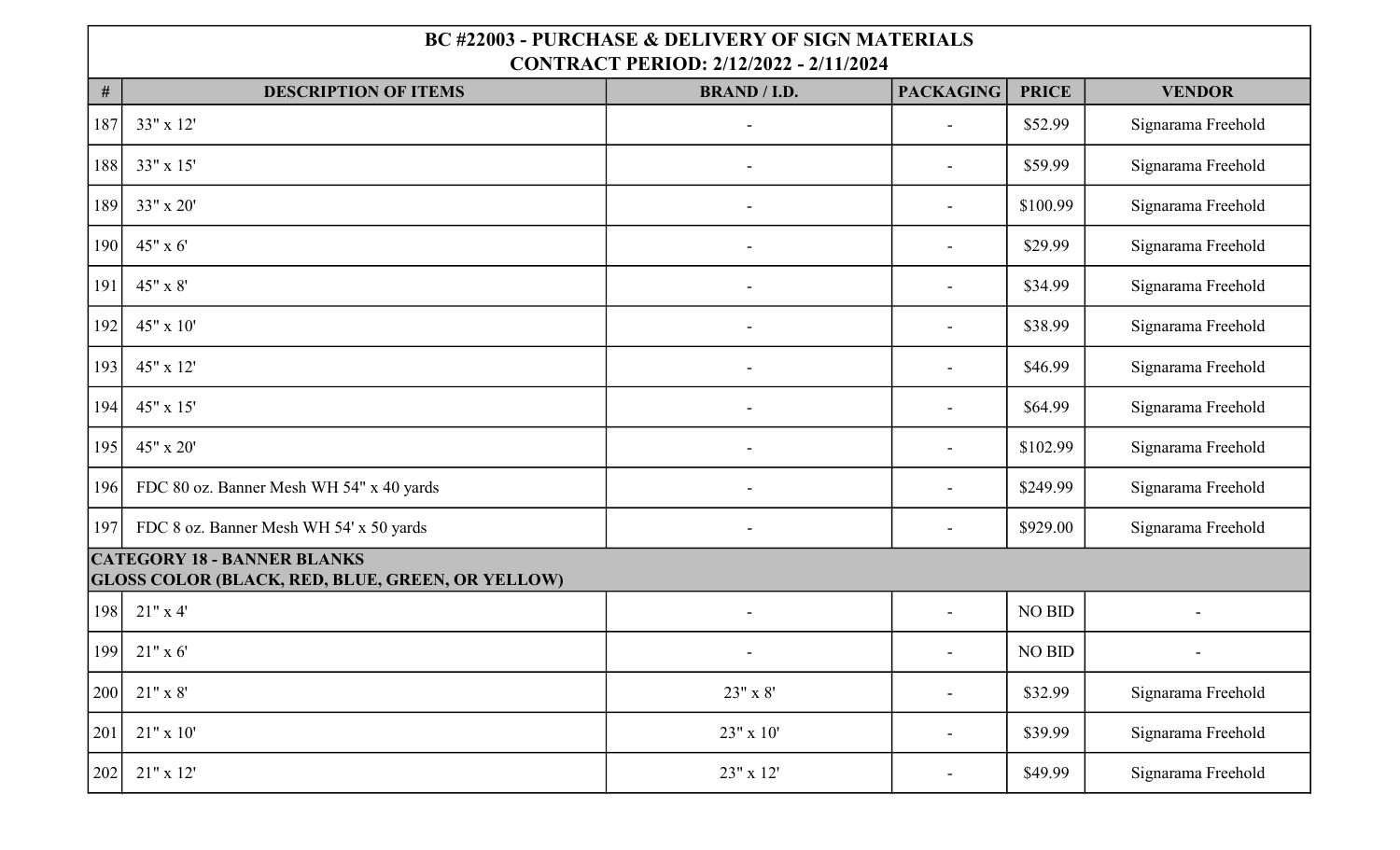| $\#$ | <b>DESCRIPTION OF ITEMS</b>                                                                                                                                                             | <b>BRAND / I.D.</b>         | <b>PACKAGING</b>         | <b>PRICE</b> | <b>VENDOR</b>      |  |  |
|------|-----------------------------------------------------------------------------------------------------------------------------------------------------------------------------------------|-----------------------------|--------------------------|--------------|--------------------|--|--|
| 203  | $21"$ x 15'                                                                                                                                                                             | 23" x 15'                   | $\blacksquare$           | \$89.99      | Signarama Freehold |  |  |
| 204  | $21"$ x $20'$                                                                                                                                                                           | 23" x 20'                   | $\blacksquare$           | \$129.99     | Signarama Freehold |  |  |
| 205  | 33" x 6'                                                                                                                                                                                | 34" x 6'                    | $\overline{\phantom{a}}$ | \$39.99      | Signarama Freehold |  |  |
| 206  | 33" x 8'                                                                                                                                                                                | 34" x 8'                    |                          | \$59.99      | Signarama Freehold |  |  |
| 207  | 33" x 10'                                                                                                                                                                               | 34" x 10'                   | $\overline{\phantom{a}}$ | \$89.99      | Signarama Freehold |  |  |
| 208  | 33" x 12'                                                                                                                                                                               | 34" x 12'                   | $\blacksquare$           | \$109.99     | Signarama Freehold |  |  |
| 209  | 33" x 15'                                                                                                                                                                               | 34" x 15'                   | $\overline{\phantom{a}}$ | \$129.99     | Signarama Freehold |  |  |
| 210  | 33" x 20'                                                                                                                                                                               | 34" x 20'                   |                          | \$189.99     | Signarama Freehold |  |  |
| 211  | 45" x 6'                                                                                                                                                                                | 48" x 6'                    | $\blacksquare$           | \$59.99      | Signarama Freehold |  |  |
| 212  | 45" x 8'                                                                                                                                                                                | 48" x 8'                    |                          | \$79.99      | Signarama Freehold |  |  |
| 213  | 45" x 10'                                                                                                                                                                               | 48" x 10'                   | $\blacksquare$           | \$99.99      | Signarama Freehold |  |  |
| 214  | 45" x 12'                                                                                                                                                                               | 48" x 12'                   |                          | \$129.99     | Signarama Freehold |  |  |
| 215  | 45" x 15"                                                                                                                                                                               | 48" x 15'                   | $\overline{\phantom{a}}$ | \$149.99     | Signarama Freehold |  |  |
| 216  | 45" x 20'                                                                                                                                                                               | 48" x 20'                   | $\blacksquare$           | \$199.99     | Signarama Freehold |  |  |
|      | <b>CATEGORY 19 - RAPID REMOVER, NON-TOXIC, WATER-SOLUBLE, ADHESIVE REMOVER</b><br>SPRAY ON AND WIPE AWAY RESIDUE ADHESIVE WITHOUT CAUSING DAMAGE TO MOST PAINTED OR BARE METAL SURFACES |                             |                          |              |                    |  |  |
| 217  | Rapid-Rem-Jug, Adhesive Remover, 128 oz Jug                                                                                                                                             | <b>GALLON RAPID REMOVER</b> | $\blacksquare$           | \$99.99      | Signarama Freehold |  |  |
| 218  | Rapid-Tac-Application Fluid, 128 oz Jug                                                                                                                                                 | <b>GALLON RAPID TAC</b>     |                          | \$68.99      | Signarama Freehold |  |  |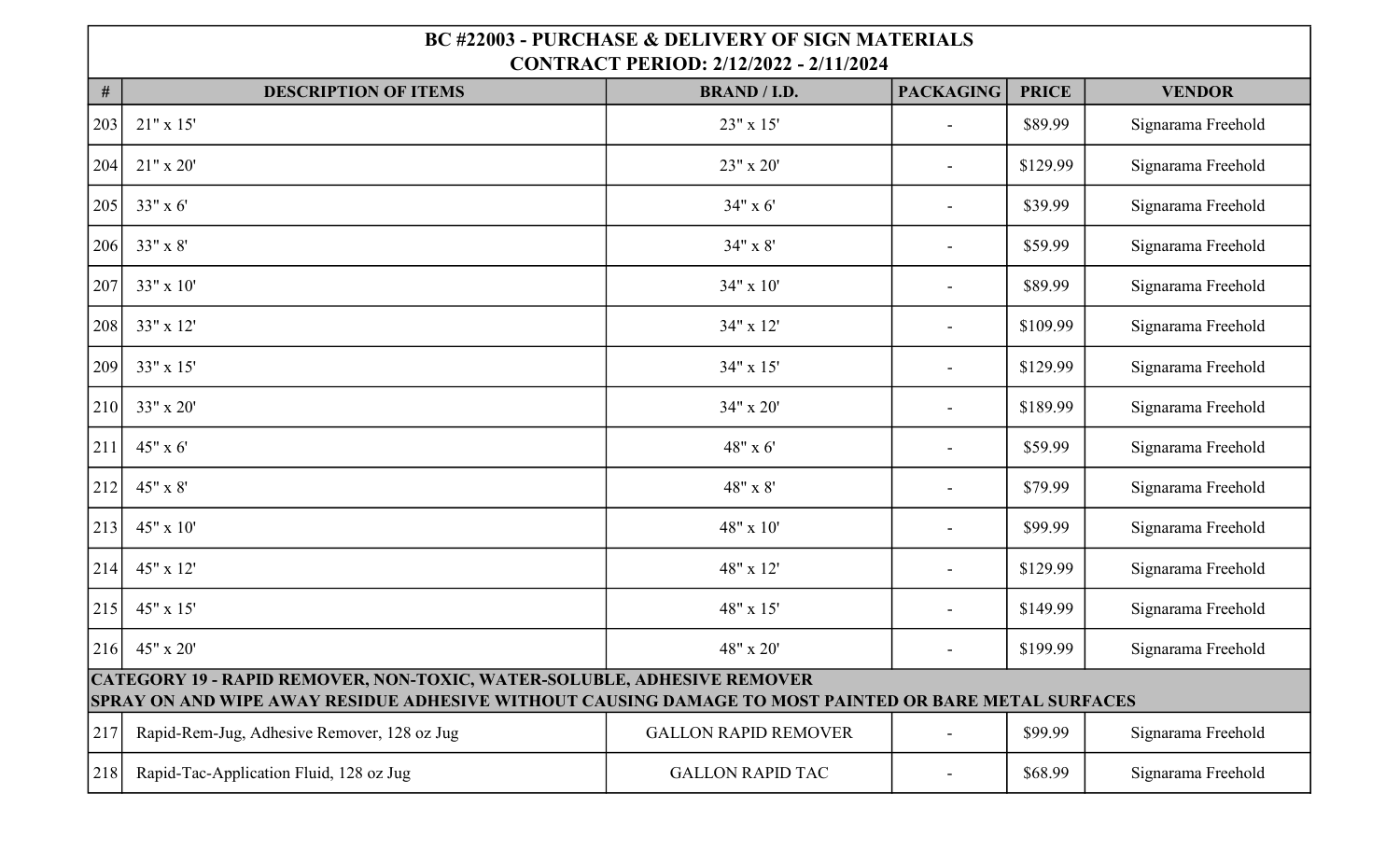| $\#$ | <b>DESCRIPTION OF ITEMS</b>                                                         | <b>BRAND / I.D.</b>       | <b>PACKAGING</b>         | <b>PRICE</b> | <b>VENDOR</b>                 |  |  |  |
|------|-------------------------------------------------------------------------------------|---------------------------|--------------------------|--------------|-------------------------------|--|--|--|
|      | <b>CATEGORY 20 - R-TAPE STANDARD PAPER APPLICATION TAPE</b>                         |                           |                          |              |                               |  |  |  |
| 219  | 4075C-1, 1" x 100 yards                                                             | <b>R-TAPE</b>             | 1 roll per carton        | \$5.12       | Garden State Highway Products |  |  |  |
| 220  | 4075C-2, 2" x 100 yards                                                             | 2.25" 4075 APLITAPE       |                          | \$9.99       | Signarama Freehold            |  |  |  |
| 221  | 4075C-3, 3" x 100 yards                                                             | 3.25" 4075 APLITAPE       | $\blacksquare$           | \$11.99      | Signarama Freehold            |  |  |  |
| 222  | 4075C-4, 4" x 100 yards                                                             | 4.25" 4075 APLITAPE       | $\overline{\phantom{0}}$ | \$19.99      | Signarama Freehold            |  |  |  |
| 223  | 4075C-6, 6" x 100 yards                                                             | <b>6.5" 4075 APLITAPE</b> | $\blacksquare$           | \$29.99      | Signarama Freehold            |  |  |  |
|      | <b>CATEGORY 21 - COROPLAST, FLUTED POLYPROPYLENE</b>                                |                           |                          |              |                               |  |  |  |
| 224  | Black, 4' x 8' sheet                                                                |                           |                          | \$22.99      | Signarama Freehold            |  |  |  |
| 225  | Light Blue, 4' x 8' sheet                                                           |                           |                          | \$22.99      | Signarama Freehold            |  |  |  |
| 226  | Orange, 4' x 8' sheet                                                               |                           |                          | \$22.99      | Signarama Freehold            |  |  |  |
| 227  | Red, 4' x 8' sheet                                                                  |                           | $\overline{\phantom{a}}$ | \$22.99      | Signarama Freehold            |  |  |  |
| 228  | White, 4' x 8' sheet                                                                |                           |                          | \$22.99      | Signarama Freehold            |  |  |  |
| 229  | Yellow, 4' x 8' sheet                                                               | $\overline{a}$            |                          | \$22.99      | Signarama Freehold            |  |  |  |
|      | <b>CATEGORY 22 - SPECIAL VINYLS</b>                                                 |                           |                          |              |                               |  |  |  |
| 230  | 3M (3937) Green, High Intensity Prismatic Reflective Sheeting, 6" x<br>50 yard roll | 3M                        | 1 roll per carton        | \$126.64     | Garden State Highway Products |  |  |  |
| 231  | Gerber 220-114 Clear Enamel Receptive, 15" Punched Edge Ready,<br>50 yard roll      |                           |                          | \$269.99     | Signarama Freehold            |  |  |  |
| 232  | Gerber Static Cling, Clear, 15" Punched Edge Ready, 50 yard roll                    |                           |                          | \$149.99     | Signarama Freehold            |  |  |  |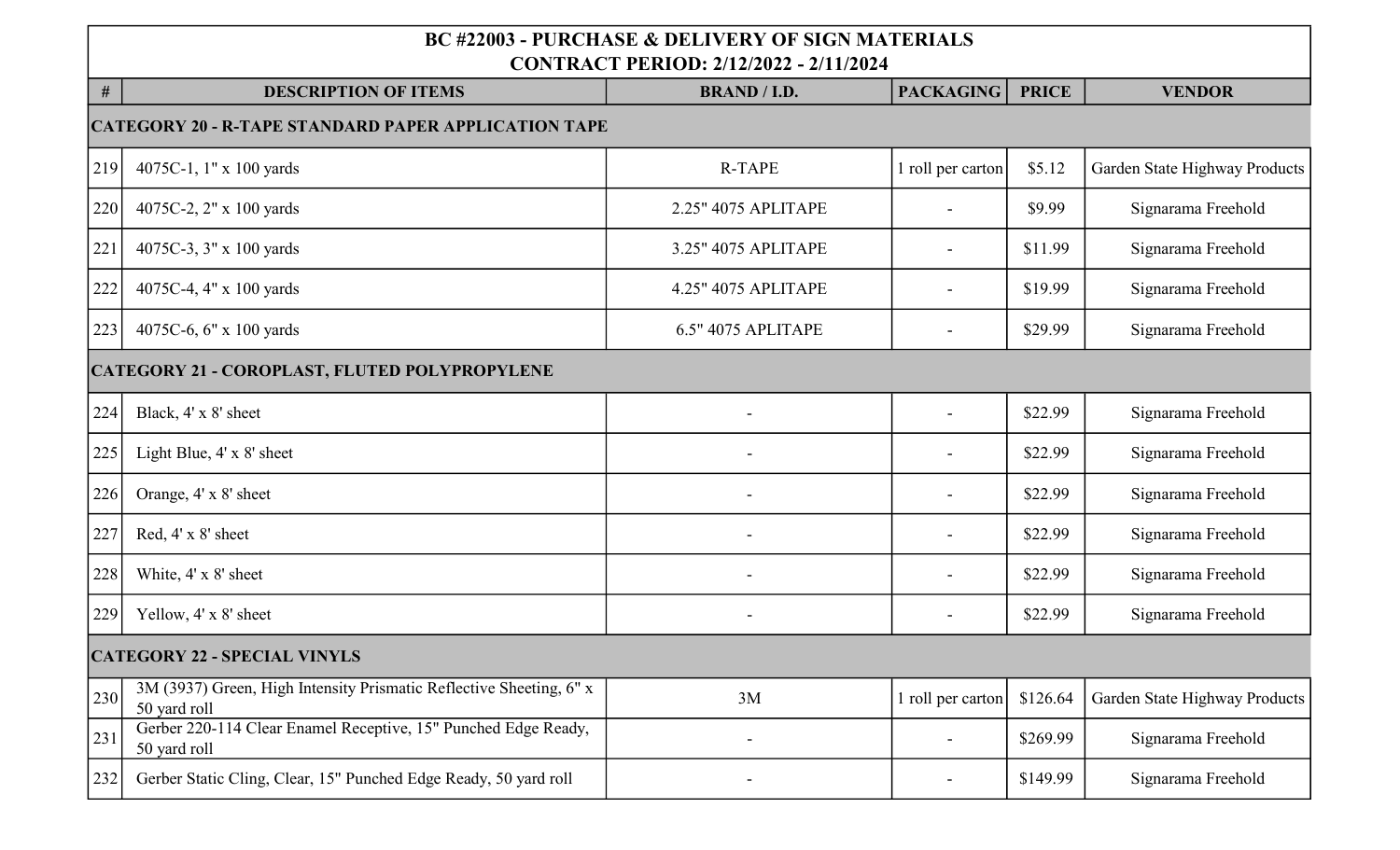| $\#$ | <b>DESCRIPTION OF ITEMS</b>                                      | <b>BRAND / I.D.</b>             | <b>PACKAGING</b>      | <b>PRICE</b>  | <b>VENDOR</b>      |  |  |  |
|------|------------------------------------------------------------------|---------------------------------|-----------------------|---------------|--------------------|--|--|--|
| 233  | Gerber PVC-10, White, 15" Punched Edge Ready, 50 yard roll       |                                 |                       | \$329.99      | Signarama Freehold |  |  |  |
| 234  | Orajet 3620E-000 Digital Printing Media, 50"                     |                                 |                       | \$159.99      | Signarama Freehold |  |  |  |
| 235  | Gerber 210-314 Dusted Crystal, 15" x 50 yards                    | 15" x 10 YARDS                  |                       | \$199.99      | Signarama Freehold |  |  |  |
| 236  | Gerber 220 3M 7125 69 Duranodic, 48" x 10 yards                  | GERBER P83671A                  |                       | \$199.99      | Signarama Freehold |  |  |  |
| 237  | GF Matte Whi Carper 3.4 CL HT RA, 54" x 150'                     | 209-54 GF209 METROMARK35        |                       | \$299.99      | Signarama Freehold |  |  |  |
| 238  | Gloss White, 48" x 25 yards                                      |                                 |                       | <b>NO BID</b> |                    |  |  |  |
| 239  | Sat Roar Thunde, 48" x 25 yards                                  |                                 |                       | <b>NO BID</b> |                    |  |  |  |
| 240  | 3M (3630) Sultan Blue, 48" x 10 yards                            | 3630-157-4810                   | $48" \times 10$ yards | \$269.99      | Signarama Freehold |  |  |  |
|      | <b>CATEGORY 23 - ARLON LAYER VINYL (MUTOH VALVE JET PRINTER)</b> |                                 |                       |               |                    |  |  |  |
| 241  | DPF 4500LX, White, Vinyl, 54" x 50 yards                         |                                 | $\blacksquare$        | \$283.99      | Signarama Freehold |  |  |  |
| 242  | FDC Premium Cast Vinyl, Gloss White, 54" x 25 yards              | DPF 6000RP                      |                       | \$698.99      | Signarama Freehold |  |  |  |
| 243  | FDC Reflective Digital Eng., White, Vinyl, 48" x 25 yards        | ILLUMINITE 48" x 25 yards       |                       | \$1,099.99    | Signarama Freehold |  |  |  |
| 244  | FDC 13oz. Banner, Gloss White, Vinyl, 54" x 40 yards             | 54" x 115' 1000D                |                       | \$130.99      | Signarama Freehold |  |  |  |
| 245  | Oracle Vinyl Clear/Arlon 6000, Series 3620, 54" wide             | 6000RP GLOSS                    |                       | \$699.99      | Signarama Freehold |  |  |  |
| 246  | FDC Banner Mesh, 8oz, White, 54" x 40 yards                      | 54" x 164' STRIP MESH ULTRAFLEX | SMP137050             | \$329.99      | Signarama Freehold |  |  |  |
| 247  | Concept 212 3.4M Mat Whi Carp HT RA, 54" x 150'                  | 212-54                          |                       | \$299.99      | Signarama Freehold |  |  |  |
| 248  | Concept 109 Scr Res Clear 5.0 PA LAM, 54" x 150'                 | OVERLAM 109-54                  |                       | \$429.99      | Signarama Freehold |  |  |  |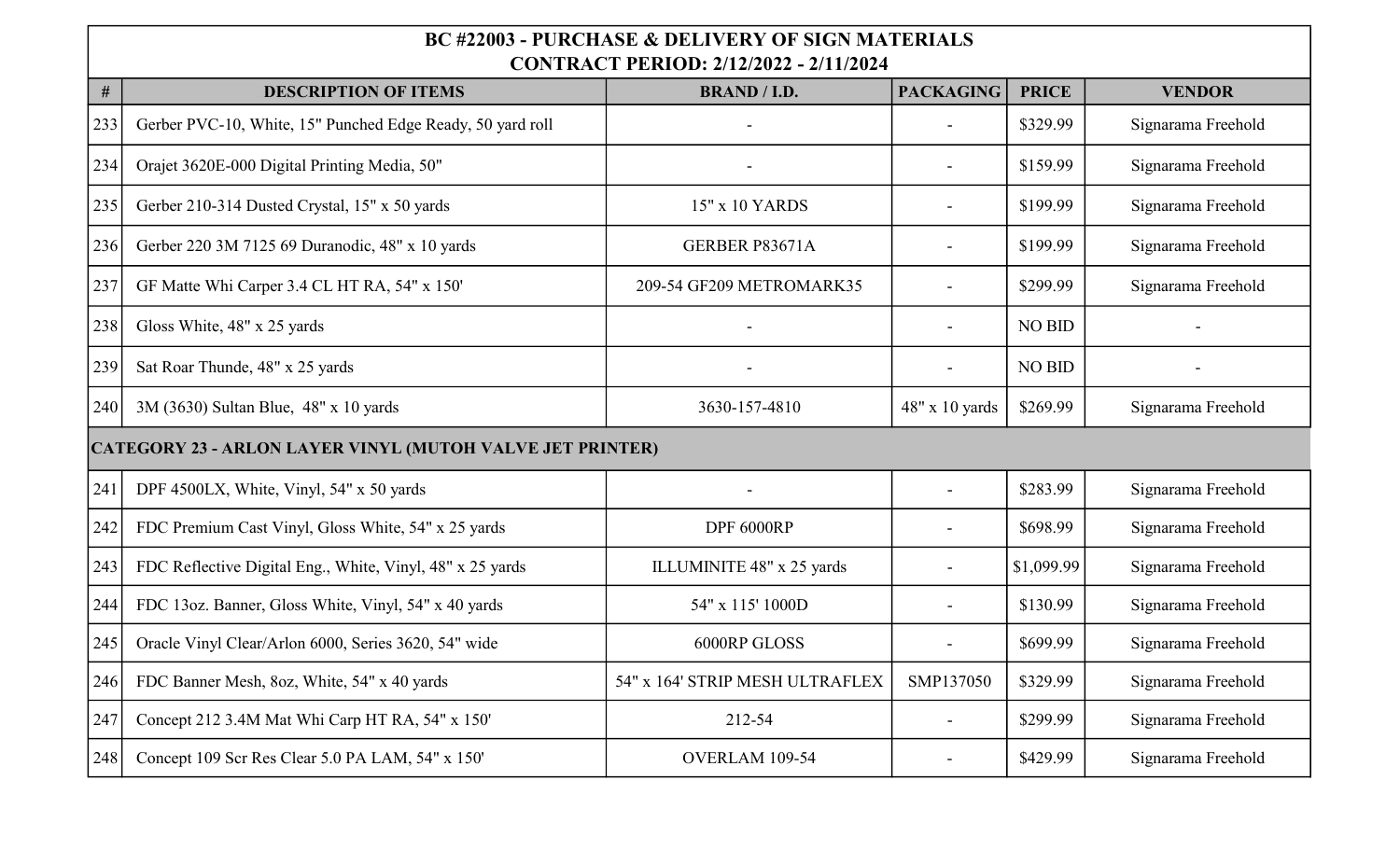|                                                                      | <u> CONTINACT I ENIOD. 2/12/2022 - 2/11/2024</u>             |                        |                          |               |                               |  |  |
|----------------------------------------------------------------------|--------------------------------------------------------------|------------------------|--------------------------|---------------|-------------------------------|--|--|
| #                                                                    | <b>DESCRIPTION OF ITEMS</b>                                  | <b>BRAND / I.D.</b>    | <b>PACKAGING</b>         | <b>PRICE</b>  | <b>VENDOR</b>                 |  |  |
| <b>CATEGORY 24 - INK CARTRIDGE (MUTOH V3-1324 VALVE JET PRINTER)</b> |                                                              |                        |                          |               |                               |  |  |
| 249                                                                  | Eco Solvent Cartidge, 11476-001                              |                        |                          | <b>NO BID</b> |                               |  |  |
| 250                                                                  | Black, 220ml, VJ-MSINK3A-BK220, Eco Solvent Ultra            |                        |                          | NO BID        |                               |  |  |
| 251                                                                  | Cyan, 220ml, VJ-MSINK3A-CY220, Eco Solvent Ultra             |                        |                          | <b>NO BID</b> |                               |  |  |
| 252                                                                  | Yellow, 220ml, VJ-MSINK3A-YE220, Eco Solvent Ultra           |                        |                          | <b>NO BID</b> |                               |  |  |
| 253                                                                  | Magenta, 220ml, VJ-MSINK3A-MA220, Eco Solvent Ultra          |                        | $\overline{\phantom{a}}$ | NO BID        |                               |  |  |
|                                                                      | <b>CATEGORY 25 - STENCILS</b>                                |                        |                          |               |                               |  |  |
| 254                                                                  | NO, 18" Letters, Heavyweight, 1/8" Thick Poly-Vinyl          | POLY STENCIL           | 1 per pack               | \$36.21       | Garden State Highway Products |  |  |
| 255                                                                  | PARKING, 18" Letters, Heavyweight, 1/8" Thick Poly-Vinyl     | POLY STENCIL           | 1 per pack               | \$126.72      | Garden State Highway Products |  |  |
| 256                                                                  | FIRE, 18" Letters, Heavyweight, 1/8" Thick Poly-Vinyl        | POLY STENCIL           | 1 per pack               | \$72.41       | Garden State Highway Products |  |  |
| 257                                                                  | ZONE, 18" Letters, Heavyweight, 1/8" Thick Poly-Vinyl        | POLY STENCIL           | 1 per pack               | \$72.41       | Garden State Highway Products |  |  |
| 258                                                                  | LANE, 18" Letters, Heavyweight, 1/8" Thick Poly-Vinyl        | POLY STENCIL           | 1 per pack               | \$72.41       | Garden State Highway Products |  |  |
| 259                                                                  | HANDICAPPED, 18" Letters, Heavyweight, 1/8" Thick Poly-Vinyl | POLY STENCIL           | 1 per pack               | \$209.00      | Garden State Highway Products |  |  |
|                                                                      | <b>CATEGORY 26 - SPECIALTY ITEMS</b>                         |                        |                          |               |                               |  |  |
| 260                                                                  | 3M Plastic Blue Applicators (box of 25) 75-3454-4264-6       |                        |                          | \$30.99       | Signarama Freehold            |  |  |
| 261                                                                  | Double Sided Banner Tape, 1" x 36'                           | <b>X-TREME BANTAPE</b> | $1"$ x 36 yards          | \$29.99       | Signarama Freehold            |  |  |
| 262                                                                  | #2 Brass Self Piercing Grommet w/flat Washer (box of 500)    |                        |                          | \$62.99       | Signarama Freehold            |  |  |
| 263                                                                  | Superfrog, Frog Juice, Sunscreen Clear 7000, (quart)         |                        |                          | \$39.99       | Signarama Freehold            |  |  |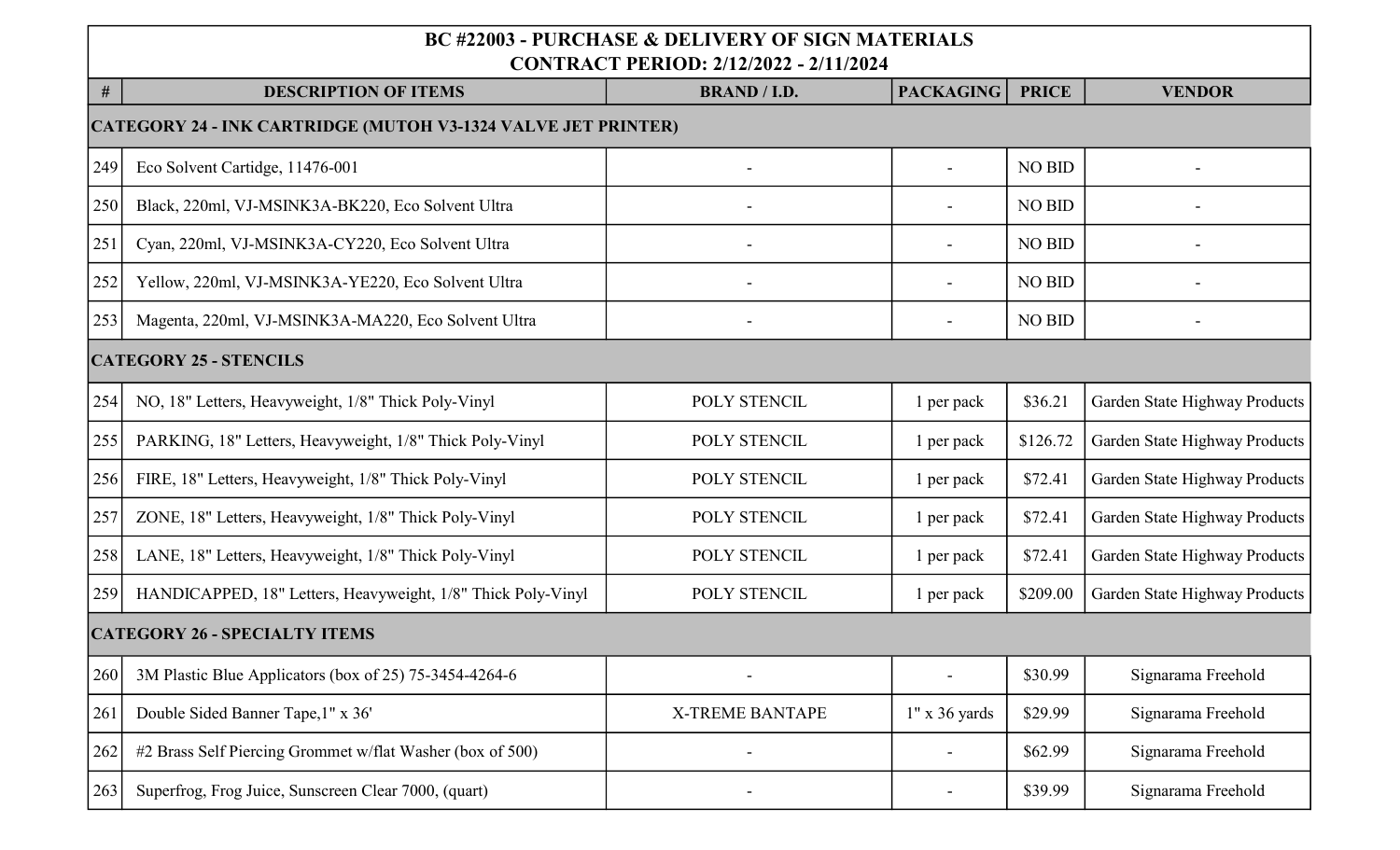| $\#$ | <b>DESCRIPTION OF ITEMS</b>                                                                                                                                                                                                                        | <b>BRAND / I.D.</b> | <b>PACKAGING</b>       | <b>PRICE</b> | <b>VENDOR</b>                 |
|------|----------------------------------------------------------------------------------------------------------------------------------------------------------------------------------------------------------------------------------------------------|---------------------|------------------------|--------------|-------------------------------|
| 264  | Mega Banner Tape, 1.5" x 30 yards                                                                                                                                                                                                                  | MEGATAPE CL         | $1.5" \times 30$ yards | \$39.99      | Signarama Freehold            |
| 265  | U-Top Galvanized Corostake with 5.5" Base, 10" x 30"                                                                                                                                                                                               | <b>HEAVY DUTY</b>   |                        | \$5.99       | Signarama Freehold            |
| 266  | Hex Cap Screw Grade 5 Zinc, $5/16-18 \times 2-1/2$                                                                                                                                                                                                 |                     |                        | \$0.32       | Garden State Highway Products |
| 267  | Steel Flat Washer USS, 5/16                                                                                                                                                                                                                        |                     |                        | \$0.18       | Garden State Highway Products |
| 268  | Hex Nut Grade 5 Zinc, 5/16-18                                                                                                                                                                                                                      |                     |                        | \$0.25       | Garden State Highway Products |
| 269  | Steel Split Lock Washer Zinc, 5/16                                                                                                                                                                                                                 |                     |                        | \$0.19       | Garden State Highway Products |
| 270  | Swanson 36" Aluminum Ruler                                                                                                                                                                                                                         | <b>YELLOW</b>       |                        | \$6.99       | Signarama Freehold            |
| 271  | Bombsight, Packaged                                                                                                                                                                                                                                |                     |                        | \$99.99      | Signarama Freehold            |
| 272  | White Vinyl Post and Rail Kit, 48" x 96"                                                                                                                                                                                                           |                     |                        | \$399.99     | Signarama Freehold            |
| 273  | GF 212 Matte White Carpet 3.4 CT HT RA, 54" x 150'                                                                                                                                                                                                 |                     |                        | \$319.99     | Signarama Freehold            |
|      | <b>CATEGORY 27- MISCELLANEOUS</b>                                                                                                                                                                                                                  |                     |                        |              |                               |
| 274  | Gerber Luminous Film, Light Yellow-Green, Matte, 13 mil Glow-in-<br>the-Dark Sheeting, 1-year exterior life, 15" Punched Edge Ready, 10<br>yard roll                                                                                               | P68496A             | $15" \times 25$ yards  | \$1,499.99   | Signarama Freehold            |
| 275  | Gerber Auto Mag II, White, Vehicle Strength, 24 mil magnetic<br>material used to make removable vehicle graphics, flexible smooth<br>white surface, 15" Punched Edge Ready, 25' roll                                                               | P81508A             |                        | \$259.99     | Signarama Freehold            |
| 276  | Perforated Window Film, Vector, 50/50, VF4002, 50' punched roll,<br>white perforated with black removable adhesive, 50% Print Area.<br>50% Open Area with 1mil poly liner, durable up to 2-year exterior on<br>window only, 15" Punched Edge Ready | VF40025433          | 54" x 33'              | \$229.99     | Signarama Freehold            |
| 277  | Vector V7841-S, Reflective Conspicuity Tape, 6" red, 6" white, 2" x<br>50 yards                                                                                                                                                                    | V7841-S             |                        | \$129.99     | Signarama Freehold            |
| 278  | Edge Seal Pen, Seal it                                                                                                                                                                                                                             |                     |                        | \$15.99      | Signarama Freehold            |